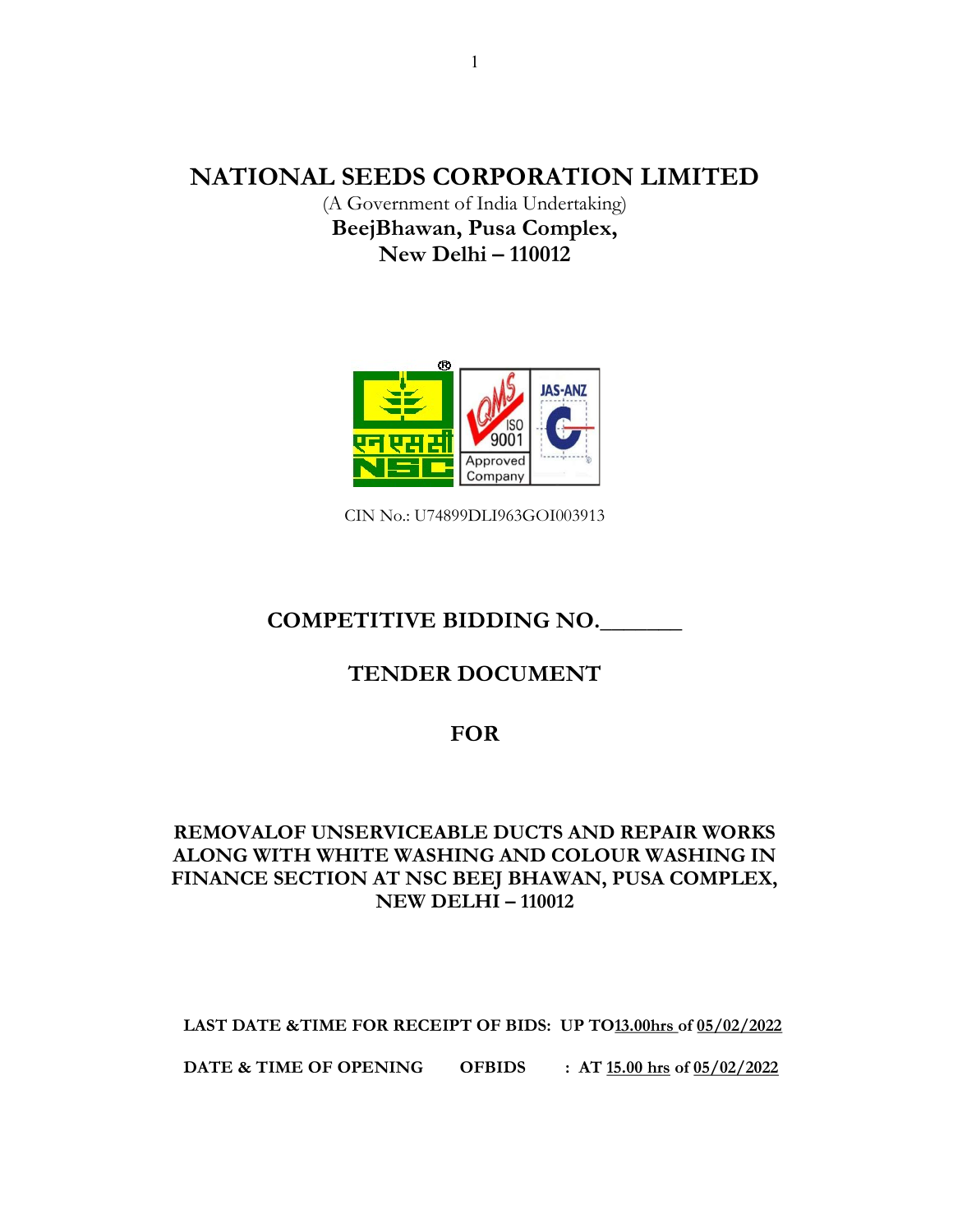## NATIONAL SEEDS CORPORATION LIMITED (A GOVERNMENT OF INDIA UNDERTAKING) BEEJ BHAVAN, PUSA COMPLEX, NEW DELHI-110012

# TENDER DOCUMENT

| Sl. No.                    | Description                                           | Page No.   |
|----------------------------|-------------------------------------------------------|------------|
| $\left( \mathrm{I}\right)$ | Notice inviting tender showing details of requirement | :3         |
| (II)                       | PART'A'                                               |            |
|                            | Detailed work specifications of the work              | : 5        |
| (III)                      | PART 'B'                                              |            |
| 1.                         | Instruction to Tenderer – 1                           | $: 6 - 10$ |
| 2.                         | General terms and conditions of the contract          | $:11 - 14$ |
| 3.                         | Tender Form                                           | $: 15-16$  |
| 4.                         | Section III – Annexure – A & B                        | $:17-23$   |
| 5.                         | Check list for Technical Bids                         | : 24       |
| 6.                         | Form of Contract (Agreement)                          | $:25-26$   |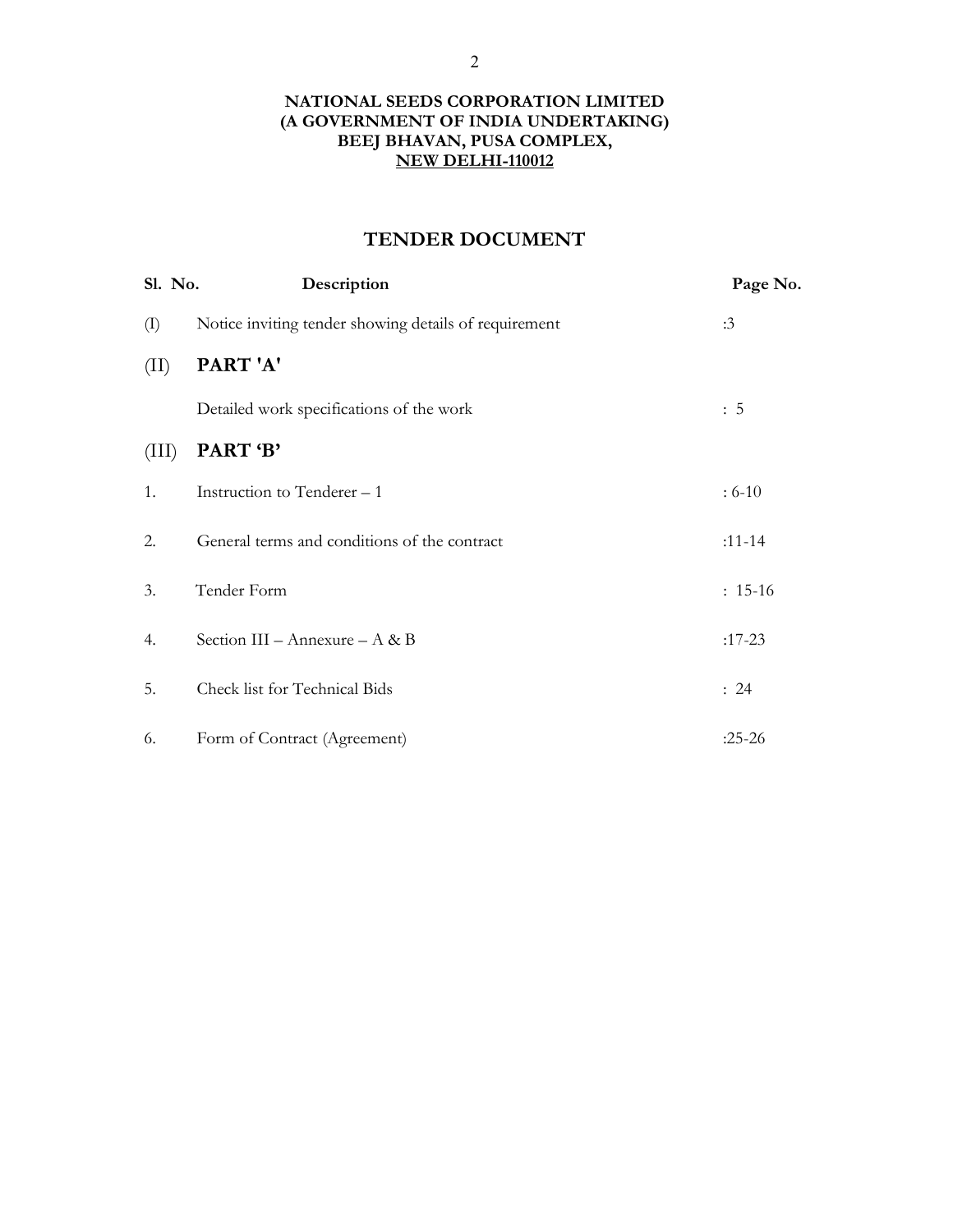## NATIONAL SEEDS CORPORATION LIMITED (A GOVT.OF INDIA UNDERTAKING) BEEJ BHAVAN: PUSA COMPLEX NEW DELHI-110012

No.NSC/(Misc-Repairs)/HO/Engg/Civil/2020-21- Dated: 21.01.2022

## NOTICE INVITING LIMITED TENDER

National Seeds Corporation Ltd. invites tenders from contractors/parties forremoval of unserviceable ducts and repair works along with white washing and colour washing in finance section at NSC BeejBhawan, Pusa Complex, New Delhi – 110012. The details are mentioned as below:

| S.No                              | Location | Work                                             | Estimate amount (Rs) |  |  |
|-----------------------------------|----------|--------------------------------------------------|----------------------|--|--|
| NSC                               |          | Removal of unserviceable ducts and   1,63,208.40 |                      |  |  |
| BeejBhawan,                       |          | repair works along with white                    |                      |  |  |
| Pusa Complex,                     |          | washing and colour washing in                    |                      |  |  |
| New Delhi $-12$   finance section |          |                                                  |                      |  |  |
| EMD Amount Rs4900/-               |          |                                                  |                      |  |  |
| Tender document fees Rs 500/-     |          |                                                  |                      |  |  |

Tender documents containing specification, terms and conditions, scope of worketc can be seen anddownloaded from NSC's website: http://www.indiaseeds.com.

A bid without payment of Tender cost is liable for rejection. However, MSE's registered with NSIC are exempted from payment of cost of tender document subjected to furnishing valid documentary proof in support of claim along with their request letter.

EMD amount ofRs.4900/- and tender document fees of Rs 500/- shall be submitted along with the technical bidsthrough DD in favour of "National Seeds Corporation Limited" payable at New Delhi.

Bidder has to besubmitted in the tender boxavailable at NSC Head Office, Room No 16, (Welfare Section) before the due date and time.

NSC reserves the right to accept or reject any or all the tenders, alter or cancel the quantity without assigning any reason thereof. Any further corrigendum(s) to this tender shall be published only on our website/eportal.

Last date and time for receipt of Bids: upto 13.00 hrs on 05.02.2022

Date & Time of Opening of Bids: At 15.00 hrs on 05.02.2022

Dy General Manager (Engg.)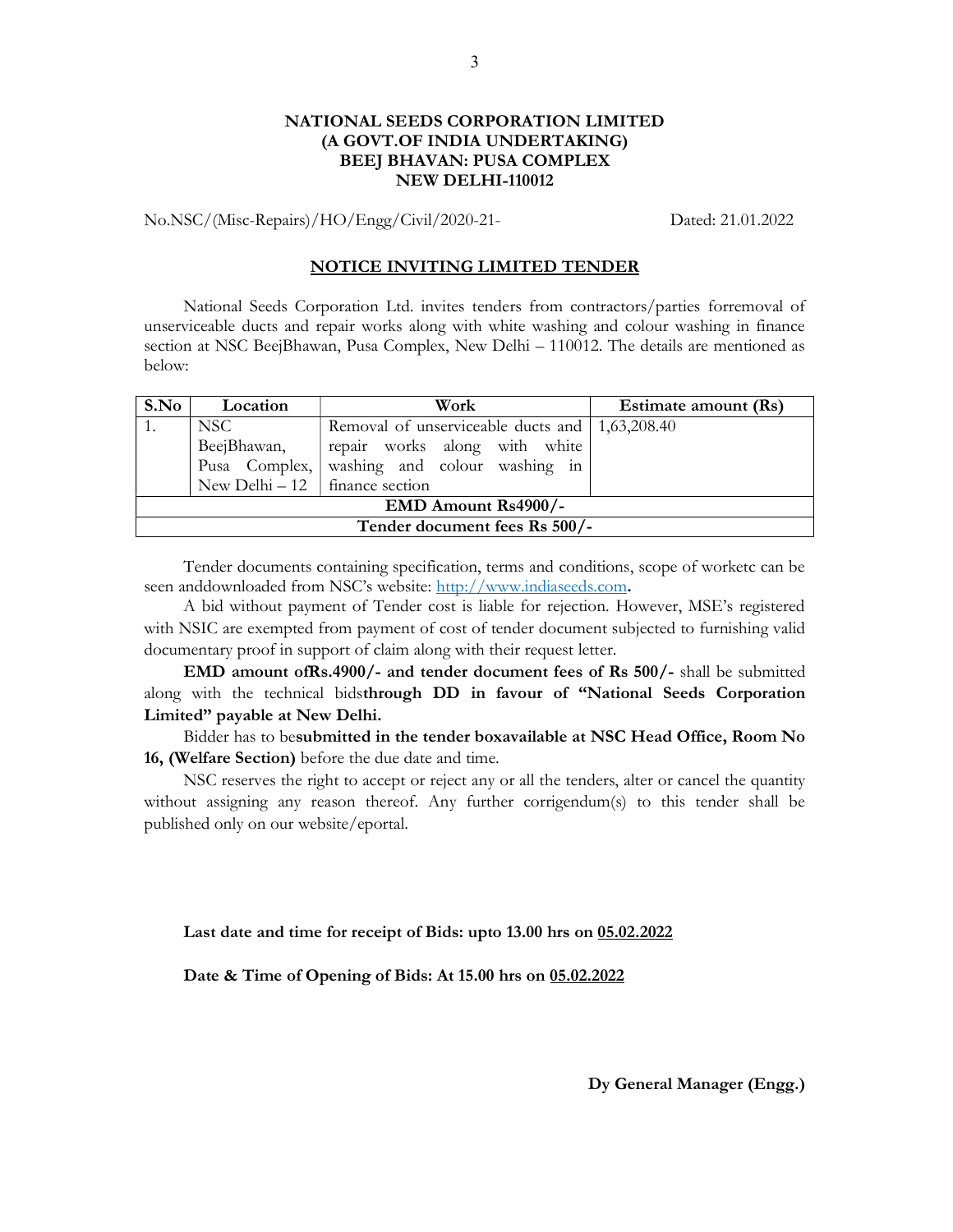PART-A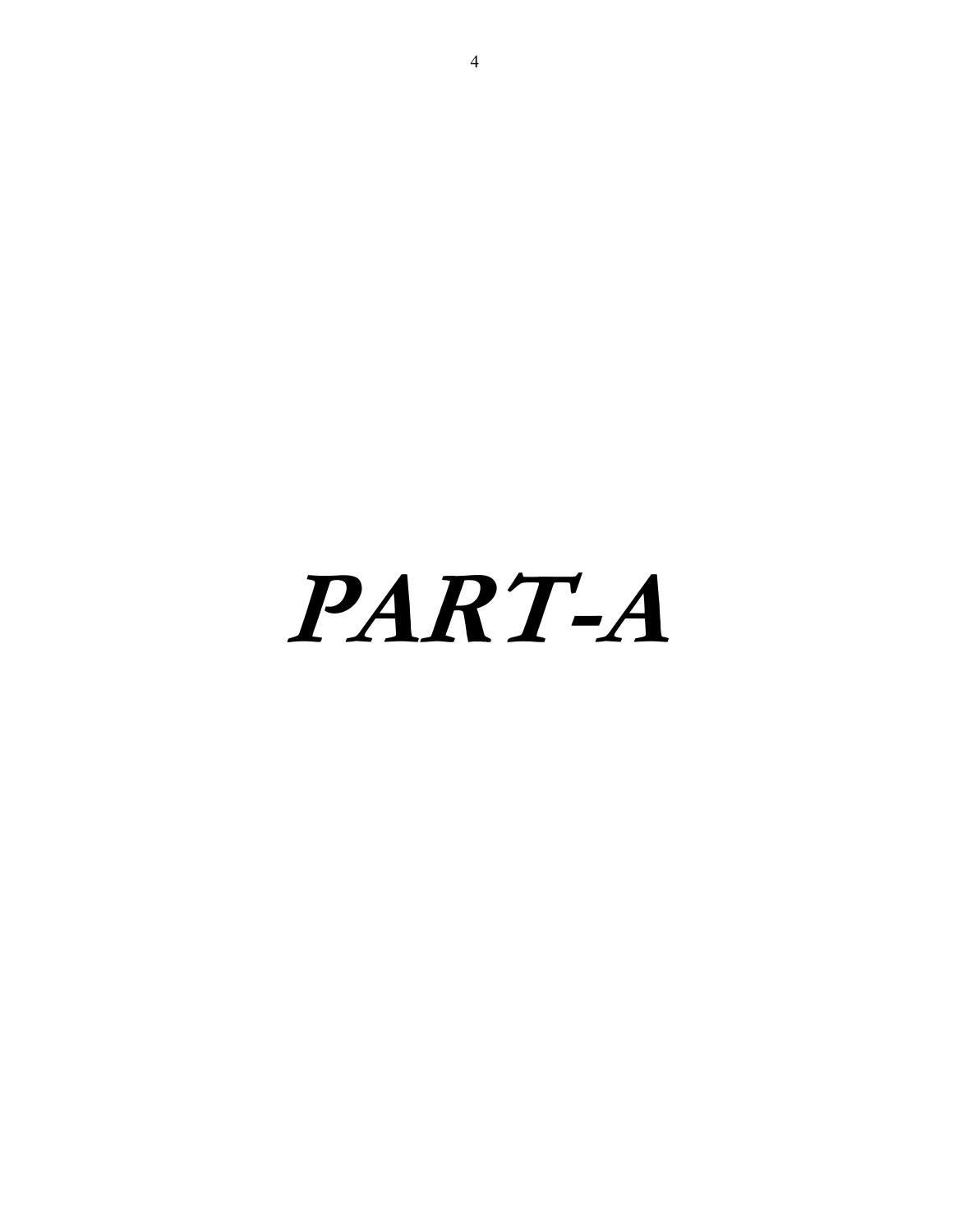## **EXAMPLE ASSESSED SCOPE OF WORK AND IMPORTANT POINTS TO BE NOTED**

- 1. All the work should be carried out as per CPWD rules amended up to date.
- 2. Work for dismantling the old ducts and waste to be carried out including disposal of the same as directed by Engineer in charge.
- 3. All the disposable rubbish material like broken bricks, tiles, sand, plasteretc to be disposed to local municipal ground.
- 4. All the scraps like iron, aluminium ducts, chowkhats, door etc to be placed and stacked in the old CTO building.
- 5. All the renovation work including electrical work, civil works etc should be carried out as per instructions given by Engineer in charge and terms conditions of the tender.
- 6. All the damage done to the NSC building other than the execution work during the execution of work shall have to be made good by the risk and cost of the civil contractor for which no extra will be paid on this account.
- 7. It will be Contractor's responsibility to keep site neat and clean after completion of the work otherwise the site shall be got cleaned at the cost of the Contractor.
- 8. Completed portion of work shall not be taken over in parts unless otherwise agreed by the Engineer In-charge.
- 9. Provision for any extra item to be executed as per the requirement arises shall be considered only with the consent of Engineer in chargeand payment will be made on the basis of the proportionate rate quoted by the contractor, if required.
- 10. Quantity can be increased or decreased as per the actual measurements.
- 11. The contractor should be responsible for completing the civil work to the entire satisfaction of the Corporation.
- 12. All interested contractors/parties are required to visit the site before quoting their rates to know the factual position of the work to be carried out.
- 13. Any other items, if required may also be quoted separately.
- 14. Conditional offers are likely to be rejected.

Dy General Manager (Engg)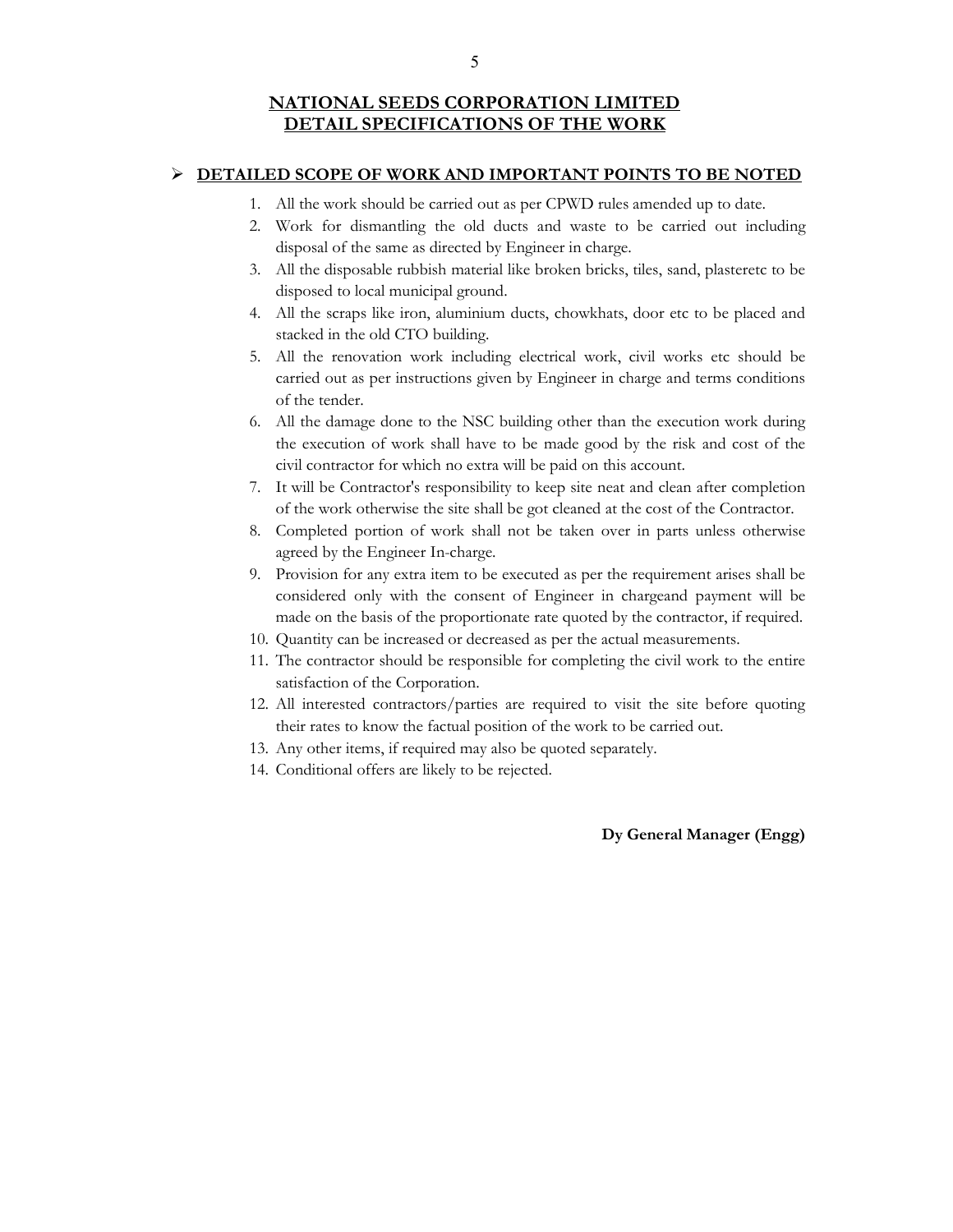# PART-B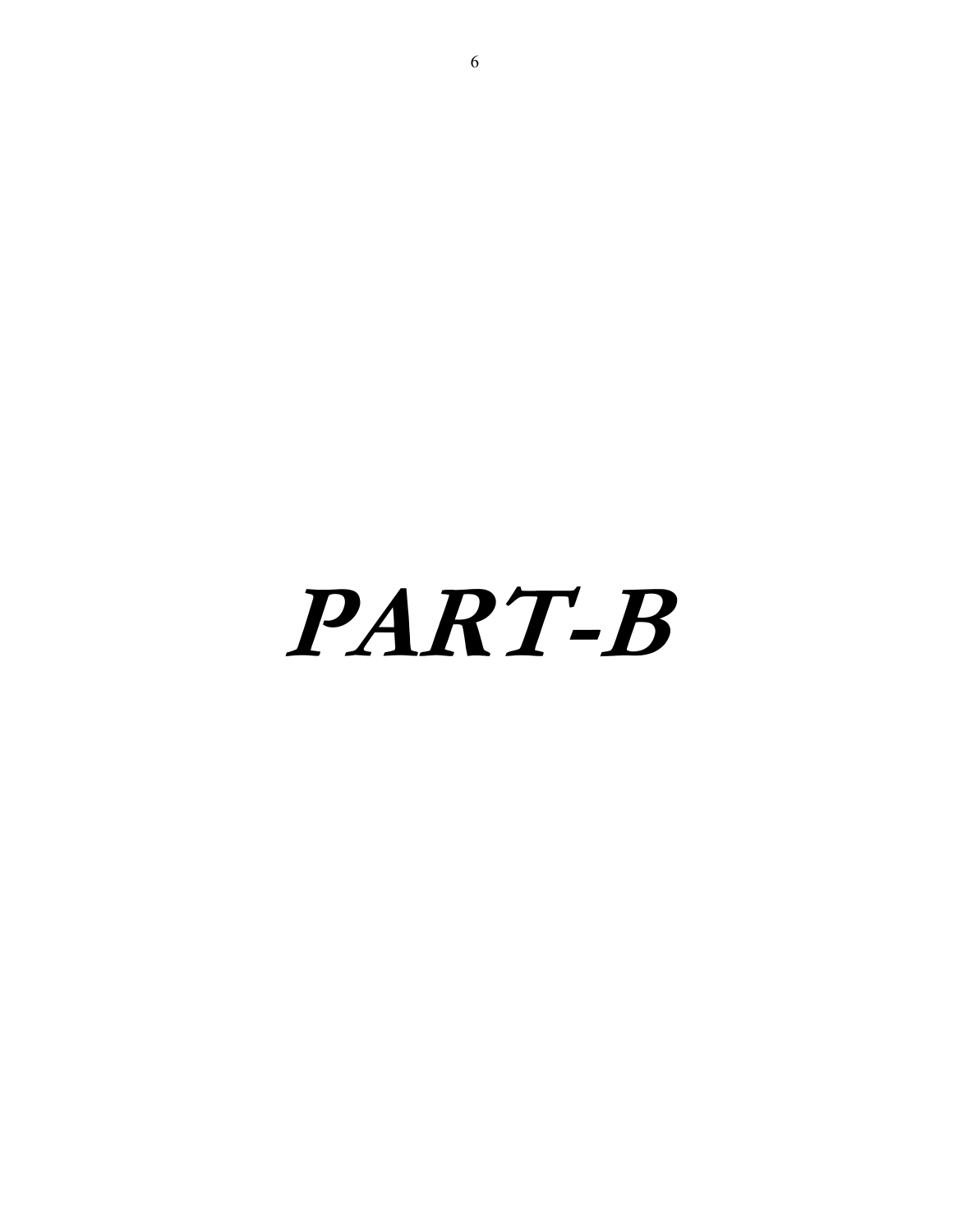## INSTRUCTIONS TO TENDERER – 1

- 1. ADVICE FOR TENDERS: -The tenderers are advised in their own interest to carefully read the tender documents and understand their purport unless the tenderer specifically states to the contrary in respect of any particular clause, it shall be presumed that he accepts all the terms and conditions as have been laid down in the tender document.
- 2. ELIGIBLITY CRITERIA: -Tenderers interested to quote against this tender must quote forremoval of unserviceable ducts and repair works along with white washing and colour washing in finance section.Bidder must be a properitor/contractor/party/firm for the above work for this particular tender. Similar work must have been completed within last seven financial years i.e. from 01-04-2015 till the due date of bid for the proposed work.
- 3. SUBMISSION OF OFFER: Offer must be submitted in the prescribed tender form provided in part "B" of the tender document at Section-III.
- 4. DEVIATION IN SPECIFICATION: Normally no deviation from the specification laid-down will be accepted. However, if the tenderer feels that he can supply equivalent or better items, which shall fulfill the requirement of NSC with different specifications, the tenderer should describe as to what respect and to what extent the item offered by them deviate from the specification even though deviation may be minor and how it will meet requirement.If Bureau of Indian Standards have fixed norm or specifications for the material given in Part A then execution of work has to be made as per ISI Standards in addition to specification laid down in Part A.

The tenderers are required to provide their tender with complete specifications for all materials to be supplied to compare tenders and assess the performance of the material. Salient features of the items with additional accessories fitment etc. may be clearly specified with detailed list etc.

- 5. DELIVERY OF GOODS:-The delivery period so specified in clause no.5 of section –IIwill be the essence of the contract. It would be clearly understood that any delay in delivery will cause unascertainable damages to the Corporation. Only those parties should tender who are in a position to stick to the delivery prescribed. Their attention is also invited to **clause-15 of section-II** relating to liquidated damages which shall be binding.
- 6. The Tenderers should give in writing the name of their authorized agency that shall represent them along with a proof of his identity and his signatures duly verified by the Bankers of the tenders.
- 7. PRINTING LANGUAGE:-The tenderers should enclose with their offers descriptive catalogues, leaflets, manuals supplementing the description. Also point out any special features/advantages of their machine quoted. All the literatures, leaflets etc. should be in English/Hindi or accompanied by English/Hindi translation in case the language is other than English/Hindi. This should be adhered to, strictly to enable objective evaluation of offers.
- 8. TEST REPORT & LIST OF USERS:-Tenderer should also enclose with their offers the test report if any from any recognized/approved agency with respect to their quoted item. Tenderers should clearly indicate their experience of supply, fabrication, erectionand commissioning of the items quoted by them. Test report of materials from Govt. testing Centre will be preferred in consideration of technical bid.

#### 9. ACCESSORIES & FITTINGS:-

The tenderer should indicate the followings separately in summary form:

Accessories and fittings which are standard with the supply itmes as well as such of the accessories/fittings which though not considered standard, are included in the scope of supply and included in the price bid.

10. QUOTATION OF PRICES: - Tenderer shall give final firm and net per unit price free from all escalation. Request for increase in price will under no circumstances be considered after opening of the tender. For the purpose of comparison and evaluation of bids, the tenderers are required to quote their rate item-wise, job wise for entire work on turn key basis as indicated in the Annexure–A of Section-III of the part 'B'. Price of complete work i.e. materials civil construction work,of theincluding electrical work will be considered for evaluation purpose.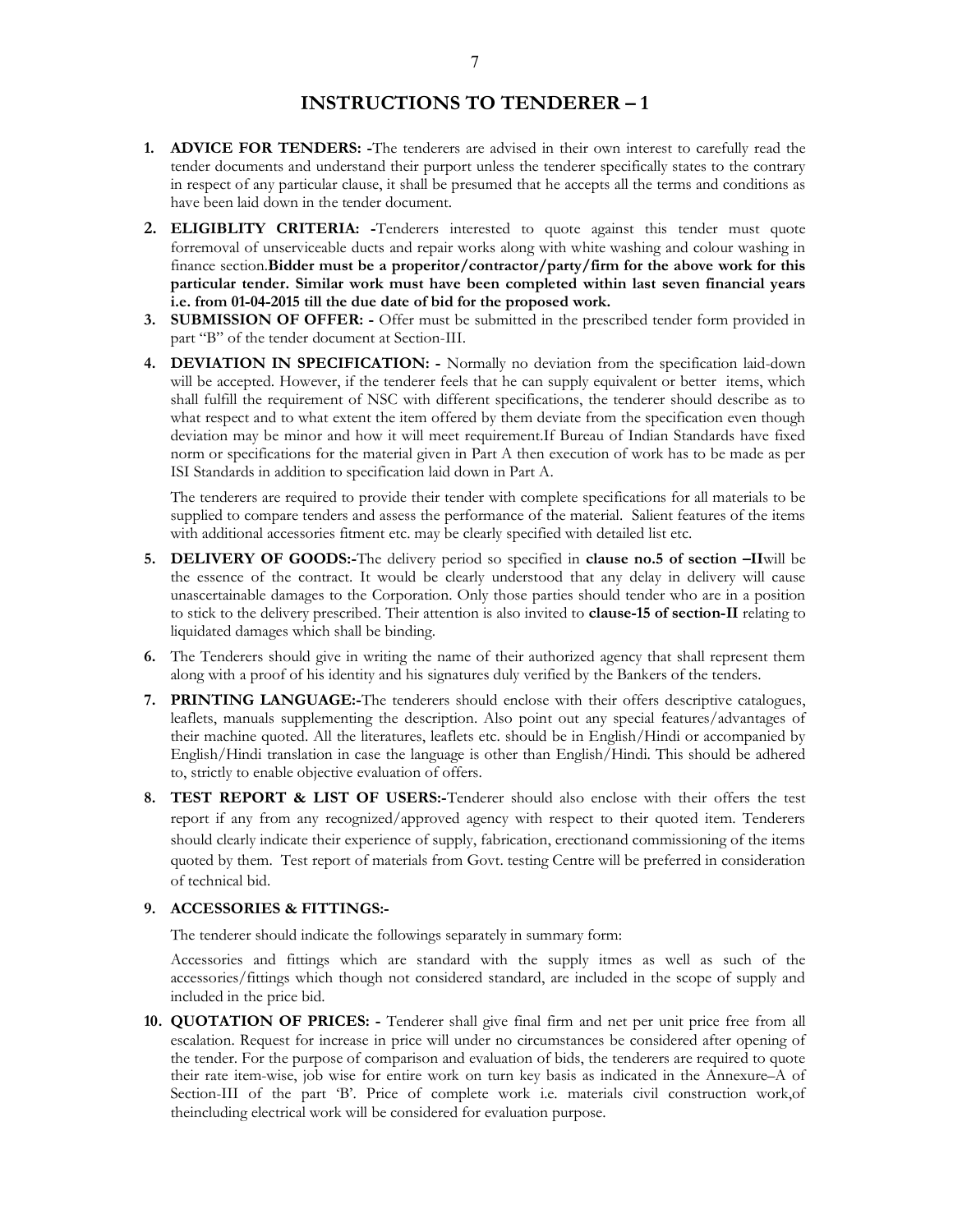- a) The rates should be quoted for the offered items on the basis of F.O.R. Destination, Duties, Packing, Forwarding, Insurance charges etc. The destinations of work is specified in Section-VII of the part 'B'.The constractor should indicate their GST registration number and amount separately.
- 11. If the rates quoted by tenderer are exclusive of taxes or levies, which are payable in addition, the exact rate at which they are payable should be shown clearly in the tender. In the absence of clear indication that these levies are payable in addition to the rates quoted, it will be assumed that rates are inclusive of all taxes and no extra taxes will be paid.
- 12. Preference will be given to the contractors/party/firm of the items of work and having the past experience in the similar works.

## 13. CHANGE IN PARTNERSHIP FIRM:

- a) Where the contractor is a partnership firm, a new partner shall not be introduced in the firm except only upon obtaining the prior consent in writing of the purchaser.
- b) On the death or retirement of any partner of the contractor firm before from the due performance of the contract, the purchaser may at this option cancel the contract and in such case the contractor shall have no claim whatsoever for the compensation against the purchaser.
- 14. PRINTED TERMS & CONDITIONS OF TENDERING FIRM: Printed terms and conditions of the tender shall not be considered and the same shall not be binding or become part of the contract unless any of such terms is specifically laid down by the tenderer in the tender and accepted by the Corporation in writing Except to the extent stated above, it will be deemed that the printed terms and conditions of the tendering firms have been rejected by the Corporation.
- 15. EARNEST MONEY: EMDis fixed as indicated in Notice Inviting Tender on Page no 3 of the tender document against the workof removal of unserviceable ducts and repair works along with white washing and colour washing in finance sectionas per tender specifications.
- a) EMD to be submitted by means of DD in favour of "National Seeds Corporation Ltd" with the tender submission.
- b) Exemption of earnest money deposit for Indian Manufacturers/Contractors which are registered with NSIC under Single point registration scheme: Indian manufacturers/contractors who are Micro Small Medium Enterprises(MSME) and registered with National Small Industries Corporation under single point registration scheme are exempted from payment of earnest money deposit provided to furnish photocopy of valid registration with NSIC under the single point registration scheme, for the quoted stores in support of claim along with their request letter. This facility will, however, not be provided to those small scale units who are registered under the old registration scheme which was extended up to 30th June, 1981 only.
- c) The Public Sector Undertakings may deposit EMD in the form of FDR or Bank Guarantee issued by any Scheduled Commercial Bank for a term of 6 months.

OFFERS OF THE FIRMS OTHER THAN FIRMS AS DEFINED ON 'b' ABOVE NOT ACCOMPANIED BY EMD WILL BE SUMMARILY REJECTED. OFFERS OF THE (MSM's) SMALL SCALE INDUSTRIES NOT REGISTERED WITH NSIC FOR THE QUOTED ITEM UNDER SINGLE POINT REGISTRATION SCHEME AFTER 30TH JUNE 1981 AND NOT ENCLOSING THEVALID DOCUMENTARY PROOF IN SUPPORT OF THEIR CLAIM WITH THEIR REQUEST LETTER SHALL ALSO BE REJECTED.

NO ADJUSTMENT OF EMD FROM THE DUES, IF ANY, AVAILABLE WITH THE CORPORATION, AGAINST THE SUPPLIES MADE BY THE CONTRACTOR IN THE PAST SHALL BE ALLOWED.TENDERS WITH SUCH REQUEST ANDNOT ACCOMPANIED WITH REQUISITE AMOUNT OF EMD FREE FROM ANY ADJUSTMENT SHALL BE SUMMARILY REJECTED.

 Any Tender not secured in accordance with paras above will be rejected by the purchaser as non-responsive.

#### 16. FORMAT AND SIGNING OF TENDER: -

a) Tenderers are required to submit their tender as per the prescribed Performa given in the tender document. The Tender prepared by the bidder and all correspondence and documents relating to the tender exchanged by the tenderer and purchaser, shall be written in the English/ Hindi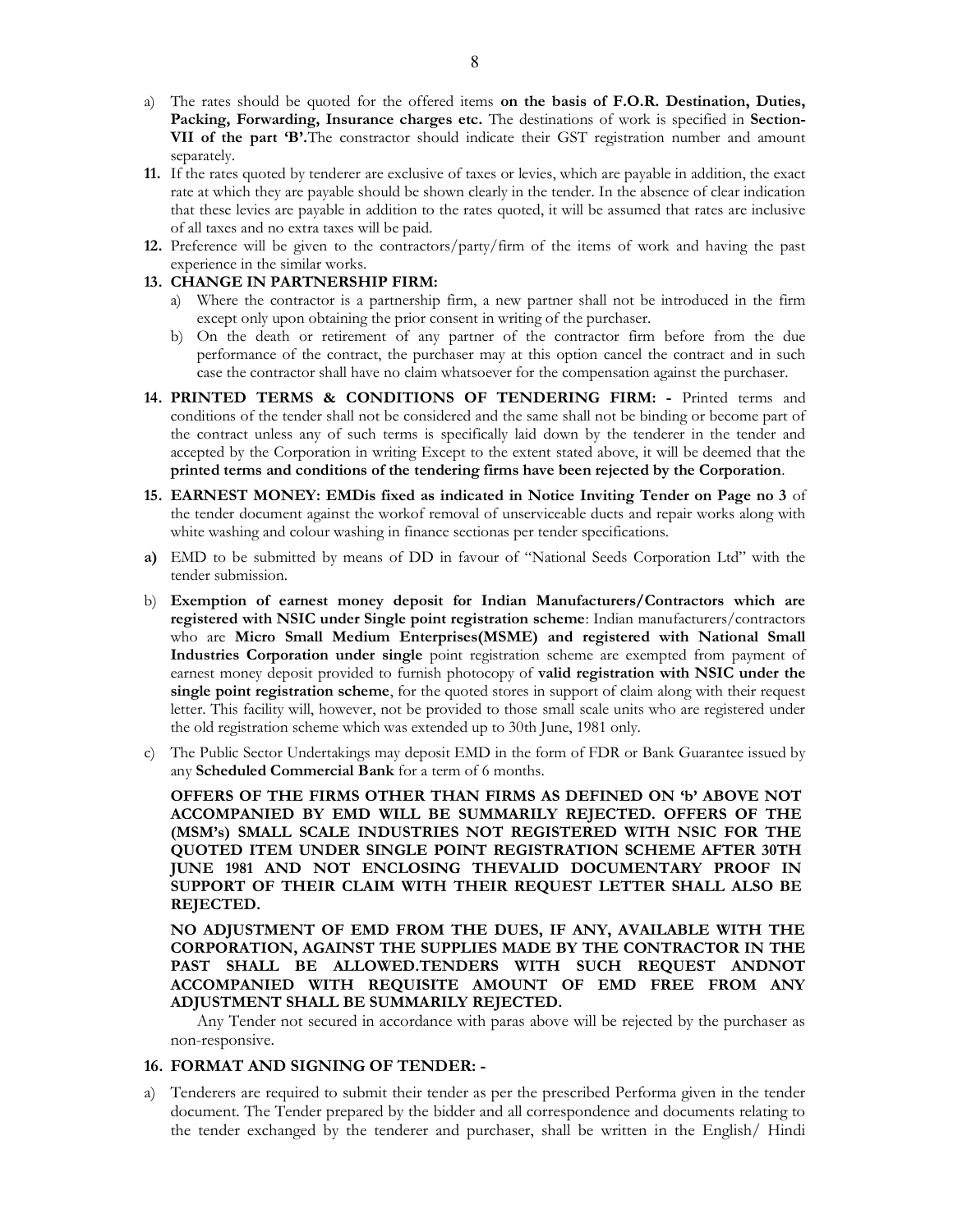languages. Each copy of the tender should be completed in all respect and should preferably be bound in one column. All pages of the tender and enclosures should be numbered consequentially and shall be signed by the Tenderer or a person or persons duly authorized to bind the Tender to the Contract. The letter authorization shall be indicated by written power of attorney accompanying the Tender.

- 17. PROCEDURE FOR SUBMISSION OF TENDER: The Tenderers shall submit the bid through offline mode before the due date and time of submission at NSC BeejBhawan.
- 18. MODIFICATION AND WITHDRAWAL OF TENDER: -The tenderer cannot modify or withdraw its tender after the tender's submission, but the modification or withdrawal can be done prior to the deadline prescribed for submission of tenders.
- 19. DEADLINE FOR SUBMISSION OF TENDERS:-Tender must be received by the purchaser/Corporation no later than time and date specified in the invitation for tender. In the event of the specified date for the submission of bids being declared a holiday for the purchaser, the Tender will be received upto the appointed time on the next working day.
- 20. LATE TENDER: -Any Tender Received by the purchaser/Corporation after deadline for submission of tender prescribed by the purchaser, pursuant to NIT/Tender Document/any amendment will be rejected.
- 21. OPENING OF TENDER: The purchaser/Corporation will open the "Technical bids"on the date of opening tender and "Price Bids" of tender only be opened based upon an examination of the documentary evidence submitted in technical bid for the Tenderer's qualification by the tenderer, as well as such other information as the purchaser/Corporation deems necessary and appropriate, found in order, date of opening of Price bid will be informed separately.
- 22. CLARIFICATION OF BIDS: To assist in the examination, evaluation and comparisons of tenders, the purchaser may at its discretion, ask the tenderer for clarification of its bid.The request for clarification and the response shall be in writing and no change in price or substance of the bid shall be sought, offered or permitted.
- 23. FORFEITURE OF THE EARNEST MONEY: Earnest Money may be forfeited.
	- (a) If a tenderer withdraws its tender during the period of Tender validity specified by the Tenderer on the Tender Form:

## OR

- (b) In case of a successful Tenderer, if tenderer fails:
- i. To sign the contract in accordance with clause no. 32 (a)
- ii. To furnish security deposit in accordance with clause no. 32 (b)
- iii. To furnish pre contract integrity pact in accordance with clause
- 24. DISPUTES or DIFFERENCES: All disputes or differences that may arise in connection with this tender or the interpretation of any of its terms or in any other way related to this tender directly or indirectly shall be referred to arbitration in accordance with the clause relating to "settlement of disputes" included in Section-II of Part 'B' of tender document i.e. General terms and conditions of the contract.
- 25. VALIDITY OF OFFER: The tenderer shall keep their offers open for acceptance for a period of 90 days from the date of opening of the tender. In case the last date happens to be a holiday, offers shall remain open for acceptance till the next working day. Tenderers with shorter validity period, subject to prior sales, immediate acceptance and any such similar conditions are liable to be rejected.
- 26. AWARD CRITERIA: -Subject to Clause NO. 28, The purchaser/Corporation will award the contract to the successful tenderer whose bid has been determined to be substantially responsive and has been determined as the lowest evaluated tender,provided further that the tenderer is determined to be qualified to perform the contract satisfactorily.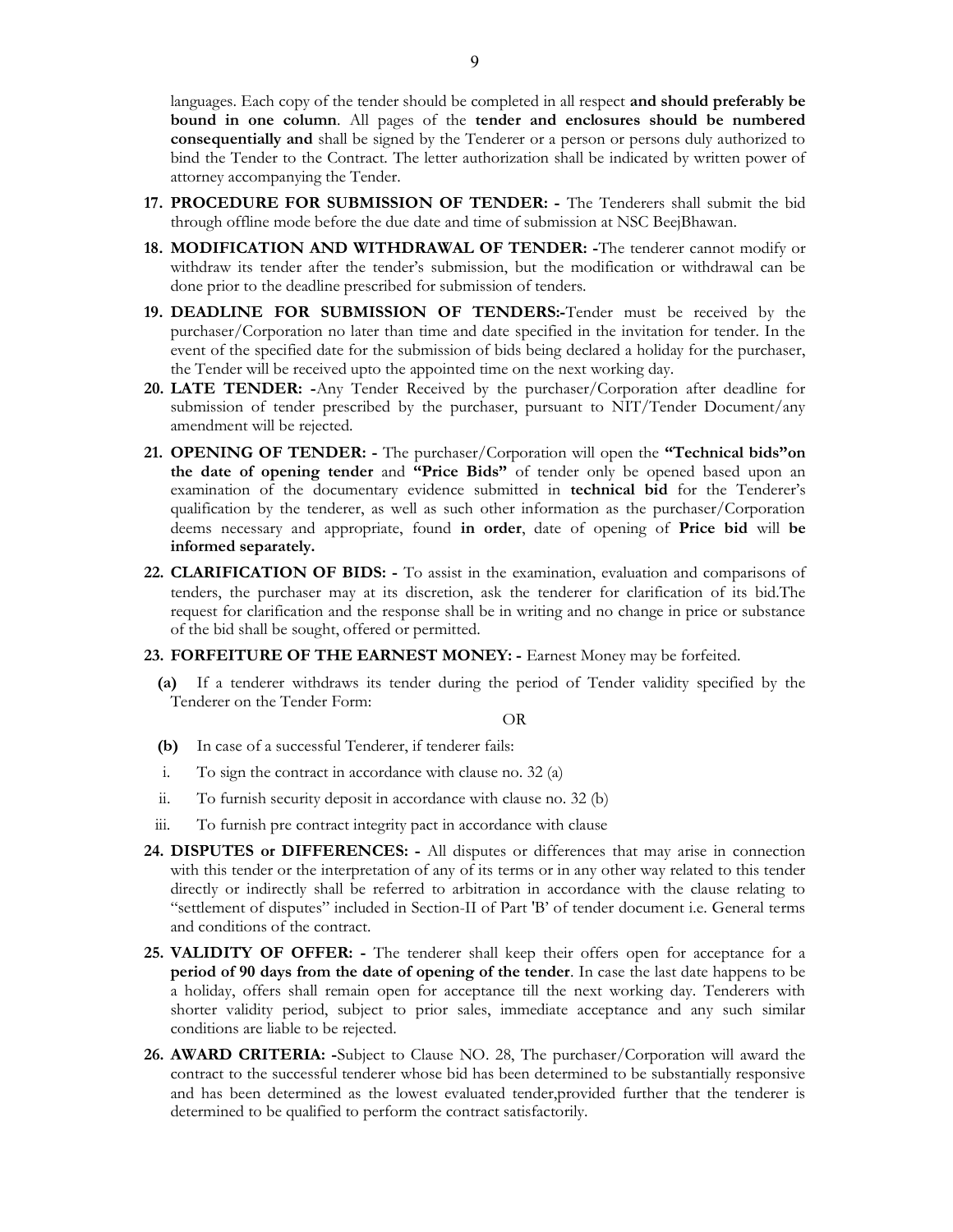- 27. PURCHASER's RIGHT TO VARY QUANTITIES AT TIME OF AWARD:- The Purchaser/Corporation reserve the right at the time of award of contract to increase or decrease by up to 20-25% or even cancel the quantity of work specified in the schedule of requirements without any change in price or other terms & conditions.
- 28. PURCHASER's RIGHT TO ACCEPT ANY BID AND TO REJECT ANY OR ALL BIDS:- The Purchaser/Corporation reserves the right to accept or reject any or all Bids , and to annul the tendering process and reject all Bids any time prior to award of contract, without thereby, incurring any liability tothe affected tenderer or tenderers or any obligation to inform the affected tenders of the grounds for the purchaser's action.
- 29. NEGOTIATION: -There shall normally be no post tender negotiation. If at all negotiations are warranted under exceptional circumstances then it can be with L-1 (lowest tenderer) only.
- 30. SPLITING OF ORDERS: -The Purchaser/Corporation may decide to split the order among two or more tenderers according to exigencies of the cases at L-1 rate.
- 31. REPEAT ORDER: The validity of the tender shall be extended to a period of six months from the date of placing initial order and it shall be opened to the Purchaser/Corporation to place repeat order with the contractor on the same rates and same terms and conditions for quantities not more than 50% of the quantity in the initial purchase order. Repeat Order can be exceeded more than 50% of P.O's quantity and beyond six months on need basis with the prior consent of the contractor.

## 32. CONTRACTS:-

- a) SIGNING OF CONTRACT :-The successful tenderers within 15 days from date of issue the Purchase Order, shall sign and date agreement as per the format given in Section -V of part "B" of the tender document, wherever the value of terms ordered is more than Rs. one lakh and furnish it to the purchaser. The terms and conditions contained in Section-II of Part 'B' of the tender document will be considered to be part of agreement, any variation in the terms and conditions as may be suggested by the tenderer and accepted by the Corporation will be part of the agreement. The cost of stamping for agreement shall be borne by the successful tenderer. However, to expedite execution of the agreement, the Corporation shall purchase the stamp paper on behalf of the contractor and send typed agreement for signature of the contractors. The cost of stamp paper shall be recovered from the contractor payments.
- b) **SECURITY MONEY:** The Successful Tenders within 15 days from date of issue of supply order shall furnish performance security  $(2,3)$ % of the value of the supply order in shape of Demand Draft in favour of "National Seeds Corporation Limited".

Failure of the successful tenderer to comply with the requirement of clause 32 (a), 32 (b) shall constitute sufficient grounds for the annulment of the award and forfeiture of the EMD, in which event the purchaser/Corporation may make the award to the next lowest evaluated bidder or call for new bids.

#### 33. REFUND OF EARNEST MONEY:-

(A)Unsuccessful tenderers: In case of unsuccessful tenders who do not, withdraw their offers before the receipt of final decision, the earnest money deposited shall be returned, without interest after the finalization of tenders or after expiry of validity period of the respective offer, whichever is earlier by means of RTGS/NEFT and the Corporation will not be responsible for reimbursing to the tenderers the Bank's commission for encashing the same.

(B) SUCCESSFUL TENDERERS: - (i)The successful tenderers shall sign agreements as per the format given in tender documentand shall deposit the security money within 15 days from the date of issue of purchase order, deposit by Demand Draft.

(ii)After the successful tenderer has completed formalities as stated above, the earnest money deposit will be refundable to them. No interest shall be allowed on earnest money.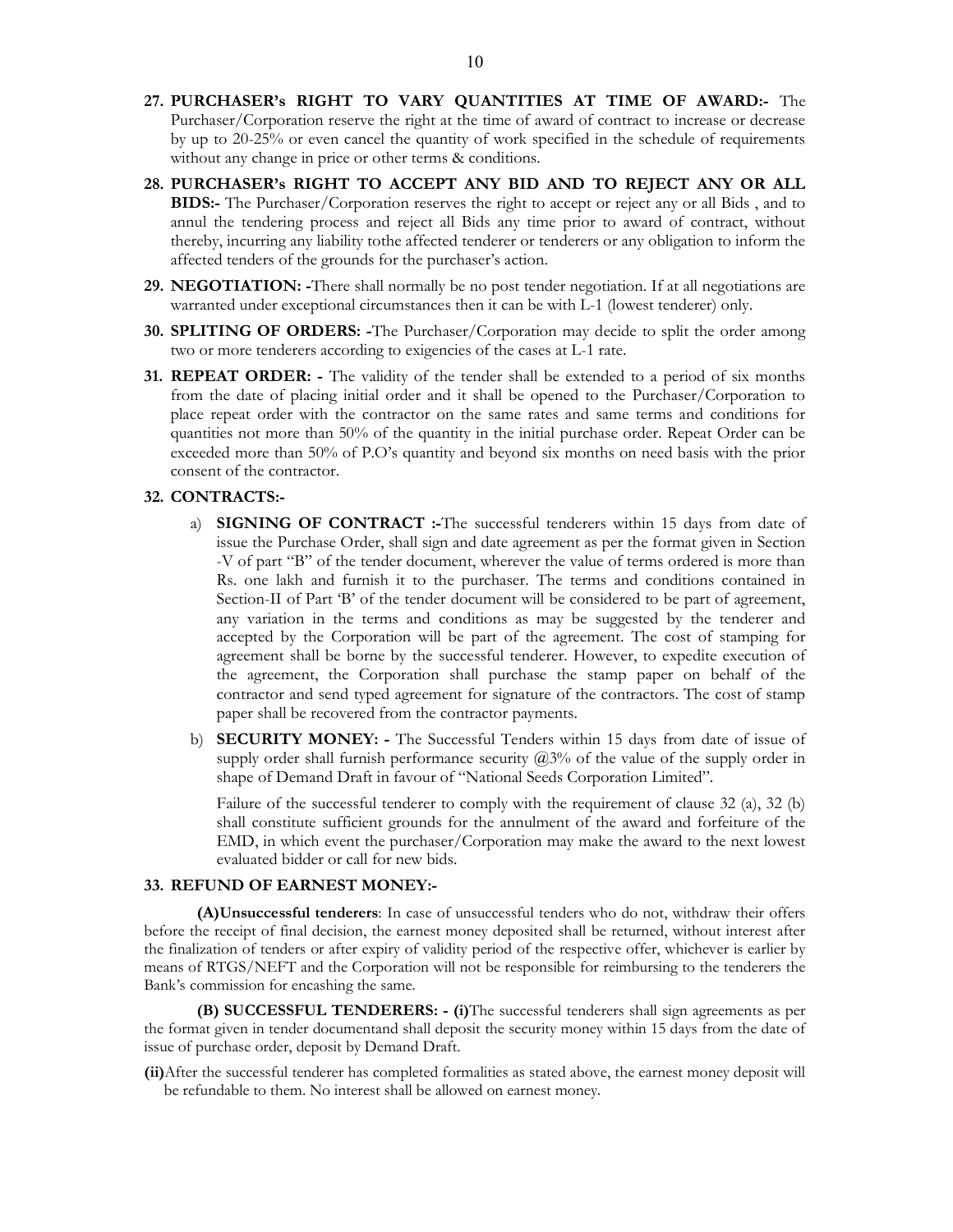## SECTION – II

## GENERAL TERMS AND CONDITIONS OF THE CONTRACT

- 1. Transfer and subletting: -The contractor shall not sublet, transfer, assign or otherwise part with the contract to any person, firm or Company directly or indirectly or any part thereof without the previous written permission of the Corporation.
- 2. Indemnity:-The contractor shall at all times indemnify the Corporation against all claims which may be made in respect of the said items for infringement of any right protected by patent, registration of design or trade mark provided always that in the event of any claim in respect of an alleged breach of a patent registered design or trade mark being made against the Corporation, the Corporation shall notify to the contractor of the same and the contractor shall be bound, but at his own expenses, to conduct negotiations for settlement or prosecute any litigation that may arise there from. In the event of the Corporation becoming liable to any amount on any aforesaid account the contractor shall make good the amount so payable and the expenses incurred on that behalf.
- 3. Signing of Agreement: -The contractor shall within 15 days from the date of issue of purchase order execute the agreement on non-judicial stamp paper as per prescribed Performa, in the tender document, with the Corporation.
- 4. Composite Guarantee Bond: -Successful bidders are required to deposit security money in the form of Demand Draft Payable at New Delhi/ Delhi in favour of **National Seeds Corporation** Ltd., performance of the work during the warranty period. The guarantee bond shall be to the tune of 3% value of the contract and shall be furnished as per tender document within 15 days from the date of issue of work order.
- 5. Time period of work: The contractor/party/interior firm shall undertake to complete the overallconstruction work including electrical workswithin 60 days from the date of issue of work order provided vacant space by the Finance Divisionforexecution of the job is made availableor otherwise specified. However, the work may be completed early also for which no extra benefit or relaxation in payment terms shall be allowed to the contractor.
- 6. Place of Execution: Place of execution of work shall be as per our tender.
- 7. Pre-Delivery Inspection: The Corporation at its discreation may depute their representative for the inspection of the material at the works of the firm or same can be inspected at site. However,contractor shall give at least 10 days to the Purchaser/Corporation to inspect the material/equipments/parts to confirm their conformity to the contract. For the purpose of the inspection, the contractor/firm or its subcontractor(s) should provide reasonable facilities and assistance including access to drawing, tools, tacklesproduct information, labouretc to the inspection team at no charge to the purchaser/corporation. The expenditure incurred by NSC's nominee such as TA & DA shall be borne by the Purchaser/Corporation.

 In case the contractor give a notice and fail to offer the material/equipments for inspection up to the dates fixed for this purpose, the expenditure incurred on TA/DA of the Corporation's nominee shall have to be borne by the contractor and such failure will not entitle the contractor to ask for any extension for delivery period.

 During Inspection, material/equipments/partsfound fail to confirm to the specification, the purchaser/ Corporation may reject them and contractor shall either replace the rejected materials or make all alterations necessary to meet specification requirements free of cost to the purchaser/Corporation. The date of receipt after removal of defects will be construed as date of receipt for the purchase of calculating delivery period for the purpose of clause 5 of section II of Part "B".

8. Changes in specifications: - The Corporation/ purchaser should require any changes in specifications; the contractor shall use his best endeavor to comply with the Corporation's/ purchaser's wishes subject to fair adjustment of prices and delivery schedule where appropriate.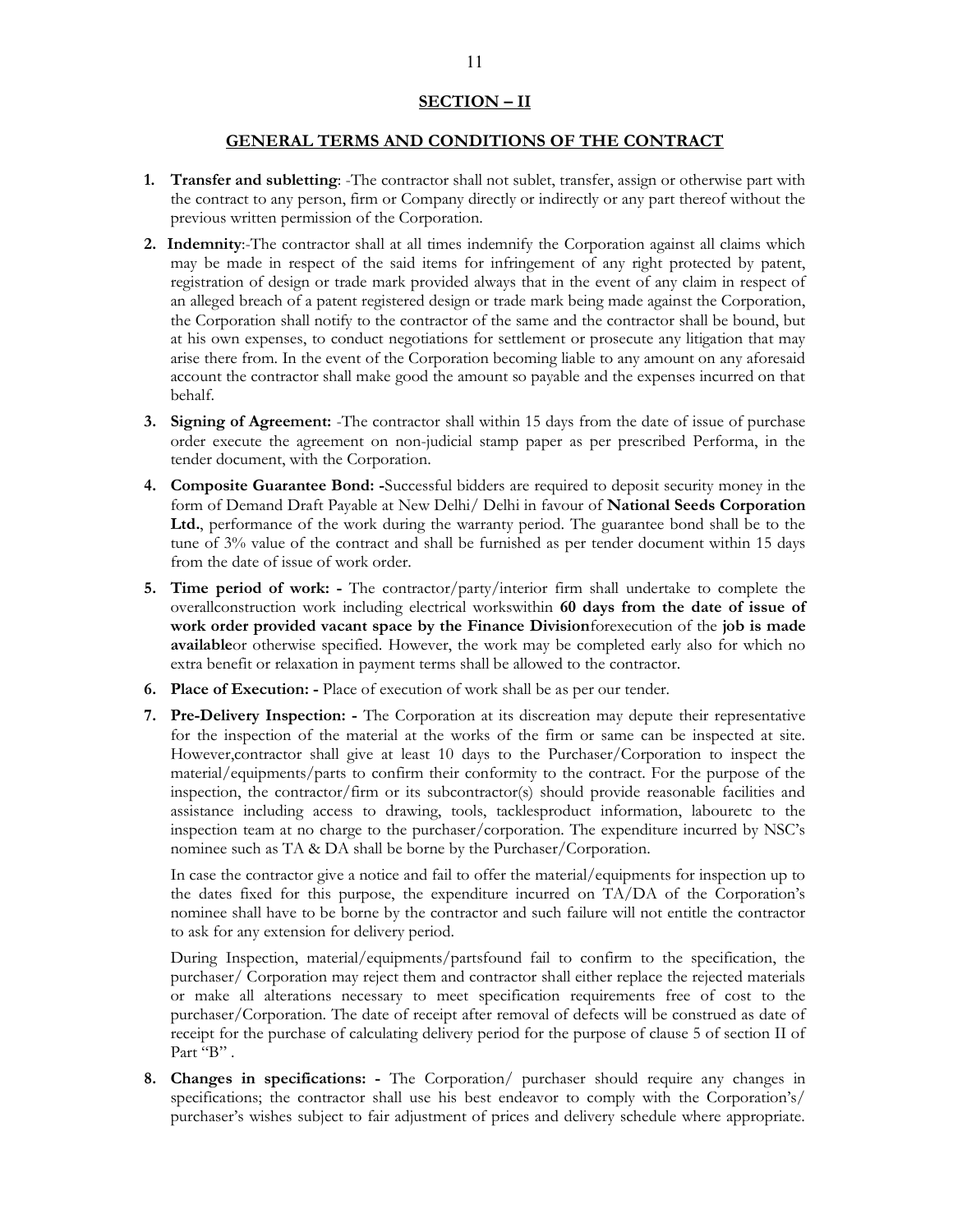- 9. Right to Terminate or Alter the Contract: If at any time during the terms of this contract the plan of the Corporation/purchaser changes for any reason beyond the control of the Corporation/ purchaser, the Corporation shall have the right to terminate or alter this contract by sending a notice of such intention to the contractor by hand through a responsible officer. The contractor shall allow such officer to prepare an inventory of such material as is complete and ready for dispatch. Such officer shall also prepare on inventory of the raw materials which the contractor has already arranged for using in manufacturing the items to be executed. The Corporation/ purchaser shall accept delivery of the material that are complete and ready for dispatch and may award compensation to the contractor for the raw material already procured or may in its option allow the contractor to utilize the raw materials and make it ready for dispatch within such period as may be reasonable.
- 10. Packing: The contractorshall provide such packing of the Goods as is required to prevent their damage or deterioration during transit to their final destination as indicated in the Contract.
- 11. Insurance: -The contractor shall dispatch all the consignments duly insured for all transit risks according to the dispatch instruction given by the Corporation. To avoid complications that may arise at the time of settlement of claims by underwriters for transit losses, the insurance coverage should be arranged by the contractor as under:

a)In case of indigenous contractor 'all transit risks' insurance shall be arranged commencing from their works to the warehouse of the purchaser/Corporation.

b)For any loss/damage etc., during transit, the contractor shall have to lodge the claim with the insurance and pursue the same till its settlement.

#### 12. Warranty:-

(a)The contractor warrants that the goods supplied under this contract are new, unused of the most recent and incorporate all recent improvements in design, manufacturing and materials unless provided otherwise in the contract. The contractor further warrants that the Goods supplied under this contract shall be free from all defects and faults in material, workmanship and manufacturing and shall be of the highest grade and consistent with the established and generally accepted standards for materials of the type of items/stores ordered and in full conformity with the contract specifications and samples.

(b) The contractor shall if required, replace the goods or such portion thereof as is rejected by the Corporation free of cost at the ultimate destination or at any other place or at the option of the Corporation, the contractor shall pay to the Corporation/purchaser the value thereof at the contract prices and such other expenditure and damage as may arise by reason of the breach of the conditions herein specified.

(c) All replacements that the Corporation/Purchaser shall call upon the contractor to deliver or perform under this warranty shall be delivered or performed by the contractor within two months (promptly and satisfactorily).If the contractor desired to take over the defective items/stores, it shall be done within one month from the date of replacement. Thereafter, Corporation/purchaser shall not be responsible to keep the defective items/stores.

(d) The equipment shall carry 15 months warranty commencing from the date of receipt of equipment at the site or 12 months from the date of installation of theequipmentswhicherver is earlier. The warranty period for replaced parts will extend only to 12 months from the date of its replacement but for fast moving parts the guarantee shall be extended to the remaining period of equipment warrantee.

#### 13. Liquidated damages:-

 1. If the contractor fails to deliver any or all the material covered by the contract, the Corporation reserves the right in addition to the legal remedies to cancel the contract as a whole or any portion thereof and hold the contractor liable for all the damages, sustained by virtue of said cancellation and failing to perform the contract.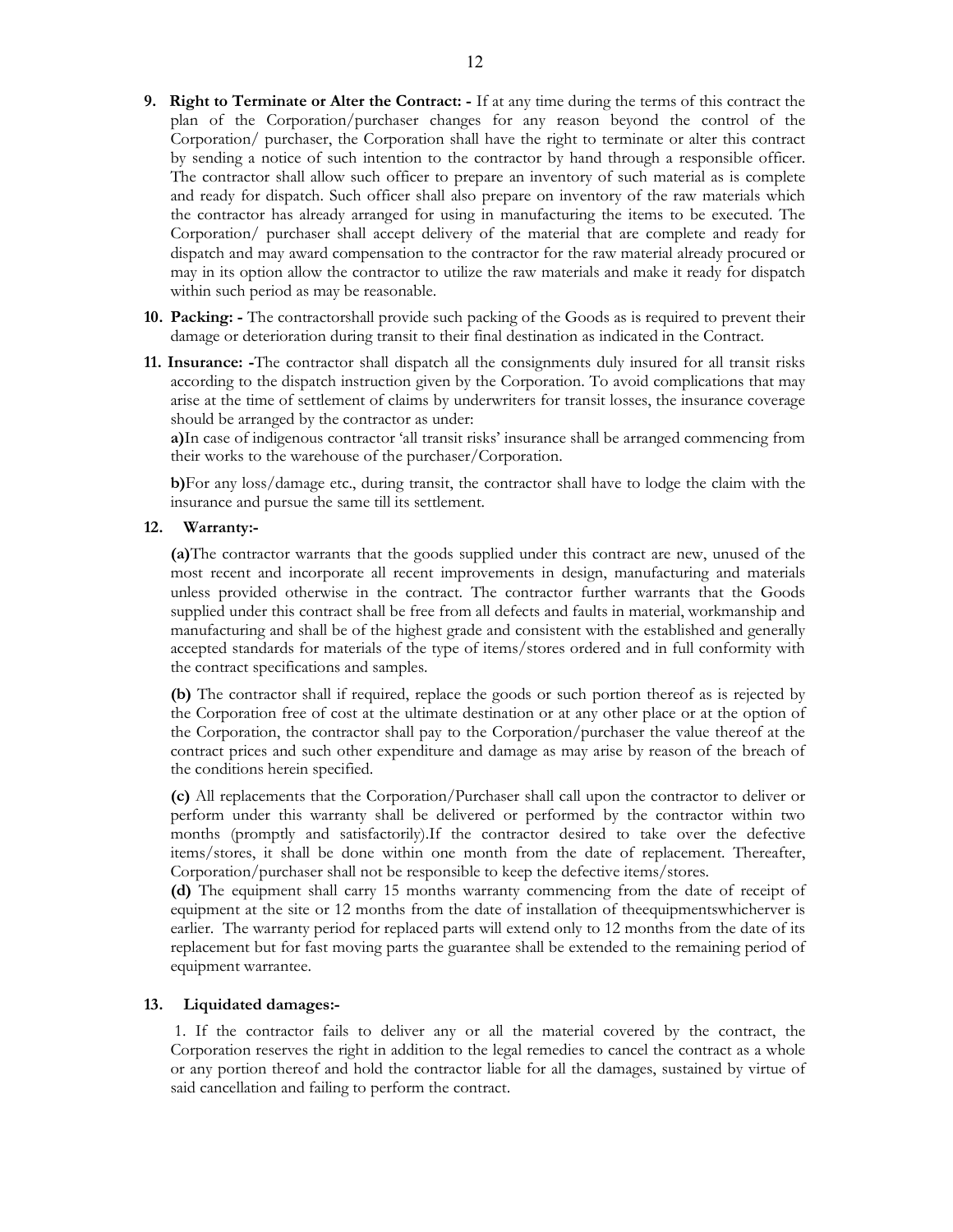2. In the event of Corporation exercising its right to cancel the contract or any portion thereof as stated in the proceeding clause, the Corporation shall be entitled to obtain the remaining equipment of the same specifications as offered by the contractor or on any other specifications that may be available or have the same fabricated by its own agency. In such an event, the Corporation shall be entitled to recover from the contractor the amount which the Corporation may have to incur over the above price which was payable to the contractor.

3. It is emphasized by Corporation and understood by the contractor that the period of delivery stipulated in the contract is the essence of the contract. It is admitted by the contractor that any delay in the completion of the civil work will cause damages to the Corporation. Subject to clause 16, in the event of the contractor's failure to have the work delayed by the due date specified in the acceptance of tender andin case of delay in completion of civil contract, LD shall be levied from the contractor at the rate of  $\frac{1}{2}$  % (half percent) of the contract price per week of delay, subject to a maximum of 10% (ten percent) of the contract priceprovided however, that if the delay shall have arisen from any cause which the Corporation may in his discretion allow such additional time as it may consider to have been required by the circumstances of the case.

## 14. Default & Risk purchase:-

 (a) Should the contractor fail to have the stores ready for delivery as aforesaid, or should the contractor in any manner or otherwise fail to perform the contract or should it fail to complete the work in time according to the specifications or should it have winding up order made against it or make or enter into any arrangements or composition with its creditor or suspend payments (or being a company should enter into liquidation either compulsory or voluntary) the Corporation shall have power under the hand of MD/CMD, to declare the contract at the end at the risk and cost of the contractor in every way. In such case contractor shall be liable for any liquidated damages for delay as above provided and for any expenses, losses or damages which the Corporation/purchaser may be put to incur or sustain by reason of, or in connection with contractor's default.

(b)The cancellation of the contract may be either for whole or part of the contract at Corporation's option. In the event of the Corporation/Purchaser terminating this contract in whole or in part, it may procure upon such items and in such manner as it deems appropriate contractors similar to these so terminated and the contractor shall be liable to the Corporation for any excess cost for such similar work provided that the contractor shall continue the performance of this contract to the extent not terminated under the provisions of this clause.

#### 15. Force majeure:-

15.1Notwithstanding the provisions of Clauses14&15, the contractor shall not be liable for liquidated damages or termination for default, it and to the extent that, its delay in performance or other failure to perform its obligations under the Contract is the result of an event of Force majeure.

15.2For purposes of this Clause, "Force Majeure" means an event beyond the control of the Contractor and not involving the Contractor's fault or negligence and not foreseeable. Such events may include, but are not limited to, acts of the Corporation/Purchaser either in its sovereign or contractual capacity, wars or revolutions, fires, floods, epidemics,quarantine restrictions and freight embargoes.

15.3 If a Force Majeure situation arises, the contractor shall promptly notify the Purchaser in writing of such conditions and the cause thereof within 48 (Forty Eight) hours. Unless otherwise directed by the Purchases in writing, the Contractor shall continue to perform its obligations under the Contract as far as is reasonably practical and shall seek all reasonable alternative means for performance not prevented by the Force Majeure event.

#### 16. Terms of payments:-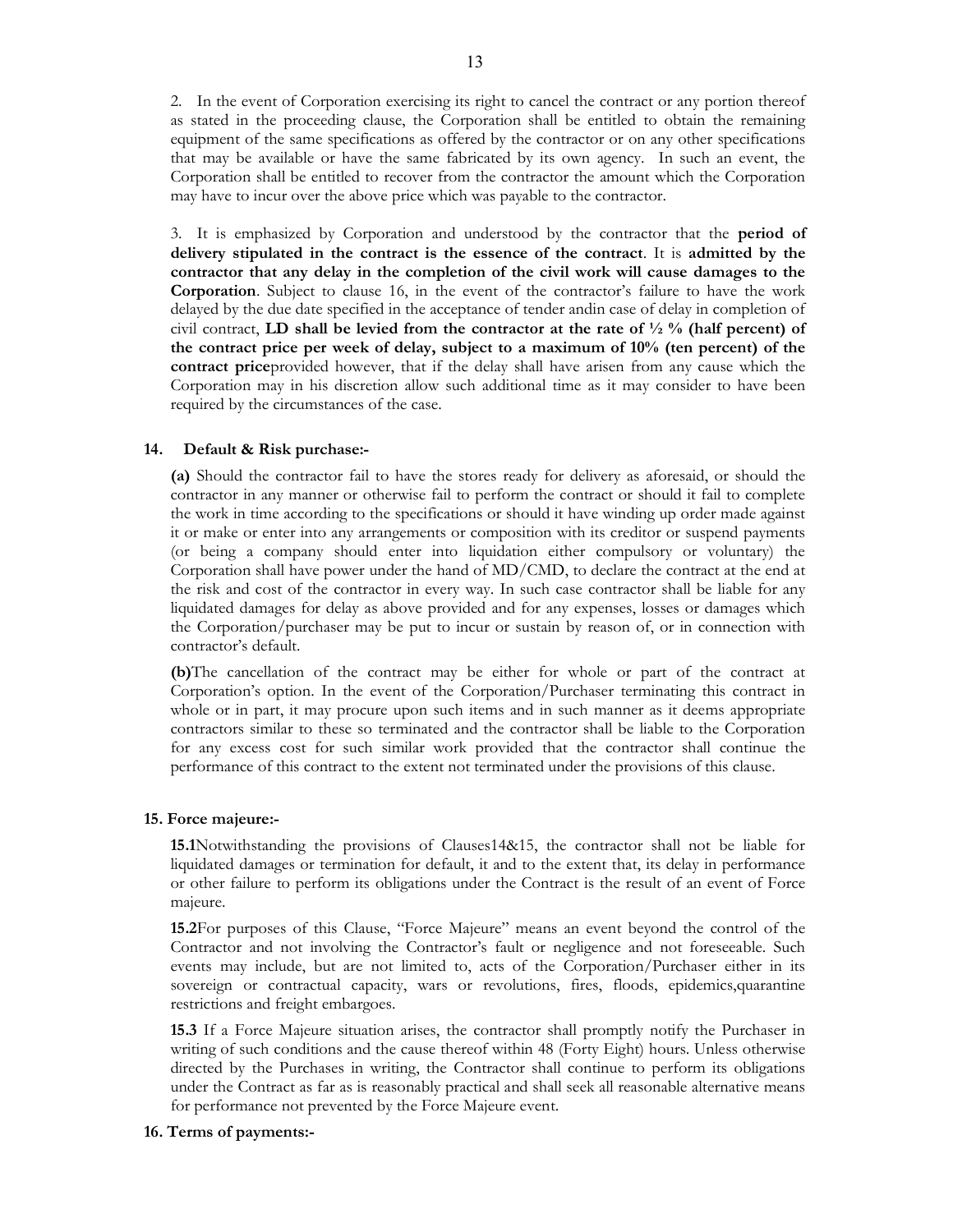a) Invoice shall be prepared in the name of National Seeds Corporation. Ltd. with mentioned in the Work Order and shall be signed by the contractor or his authorized agent. Invoice should have GST Registration No. printed on them andin the Tax invoice, cost and applicable GST amount shall be mentioned separately. Invoice to be sent in the  $O/O$  of Dy General Manager (Engg.) NSC, Head Office, BeejBhawan, Pusa Complex, New Delhi – 110012 for payment please.Payment will be made on proportionate rate quoted by the contractor on the measurement of actual quantity of work done.

b) Unless otherwise specified in the contract,  $100\%$  of the payment will be paid by NSC after the completion of the work and on the basis of the actual measurements of completed work to be done by NSC Engineer. All payment shall be made through RTGS after making necessary deduction if any towards liquidated damages, outstanding, measurement ofwork done on pro-rata basis or as decided by the Corpn. The contractor is requested to provide information namely Bank name, location of branch & Name of City, Nature of Account, Bank Account No., IFSC code no., MICR code no. Permanent Account No (PAN) In Annexure "B" Section III.

#### 18. Settlement of disputes:-

All disputes in relation to the Tender, the Contract or the interpretation of any of their terms or implementation thereof or arising out of or concerned directly or indirectly with the contract shall be referred to the Arbitration or a soleArbitrator to be appointed by the Chairman-cum-Managing Director of the Corporation/purchaser Corporation and in the absence of CMD, the highest Executive Officer of the Corporation shall make such appointment.The venue of Arbitration shall be at New Delhi. The Court of Law at the New Delhi/Delhi alone will have jurisdiction in the matter of any disputes whatsoever.

 The Arbitrator shall have powers to enlarge time for making & publishing the Award with the consent of the parties. If the claims involved in a dispute are of more than Rs. one lakh, the Arbitrator shall make a speaking award as per provision of Arbitration & Conciliation Act 1996.

 In case the contractor/firm is a Public Sector Undertaking, the above clause shall not be applicable and in that event the following clause shall apply.

 In the event of any dispute or difference relating to the interpretation and application of the provisions of the contracts, such dispute or difference shall be referred by either party for arbitration to the sole arbitrator in the Department of Public Enterprises to be nominated by the Secretary to the Govt. of India, In charge of the Department of Public Enterprises. The Arbitration &Conciliation Act, 1996 shall not be applicable to the arbitration under this clause. The award of the Arbitrator shall be binding upon the parties to the dispute, provided, however, any party aggrieved by such award may make a further reference for setting aside or revision of the award to the Law Secretary, Department of Legal and Affairs, Ministry of Law and Justice, Govt. of India. Upon such reference, the dispute shall be decided by the Law Secretary or the Special Secretary/Additional Secretary when so authorized by the Law Secretary whose decision shall bind the parties finally and conclusively. The parties to the disputes will share equally the cost of arbitration as intimated by the Arbitrator.

#### 19. Corrupt Gifts & Payments of Commission:-

 Any bribe, commission, gift or advantages given promised or offered by or on behalf of the contractor, his agents or representative or agent of the Corporation/or any person on his behalf in relation to the execution of this or any other contract with the Corporation shall in addition to the criminal liability under the Law enforce, subject the contractor to cancellation of this and other contracts with the Corporation and also to payment to any less resulting from any such cancellation to the extent as is provided in case of cancellation under "DEFAULT AND RISK PURCHASE' and the Corporation shall be entitled to deduct the amount so payable from any money otherwise due to the contractor under this or any other contract or may recover the same by appropriate proceedings.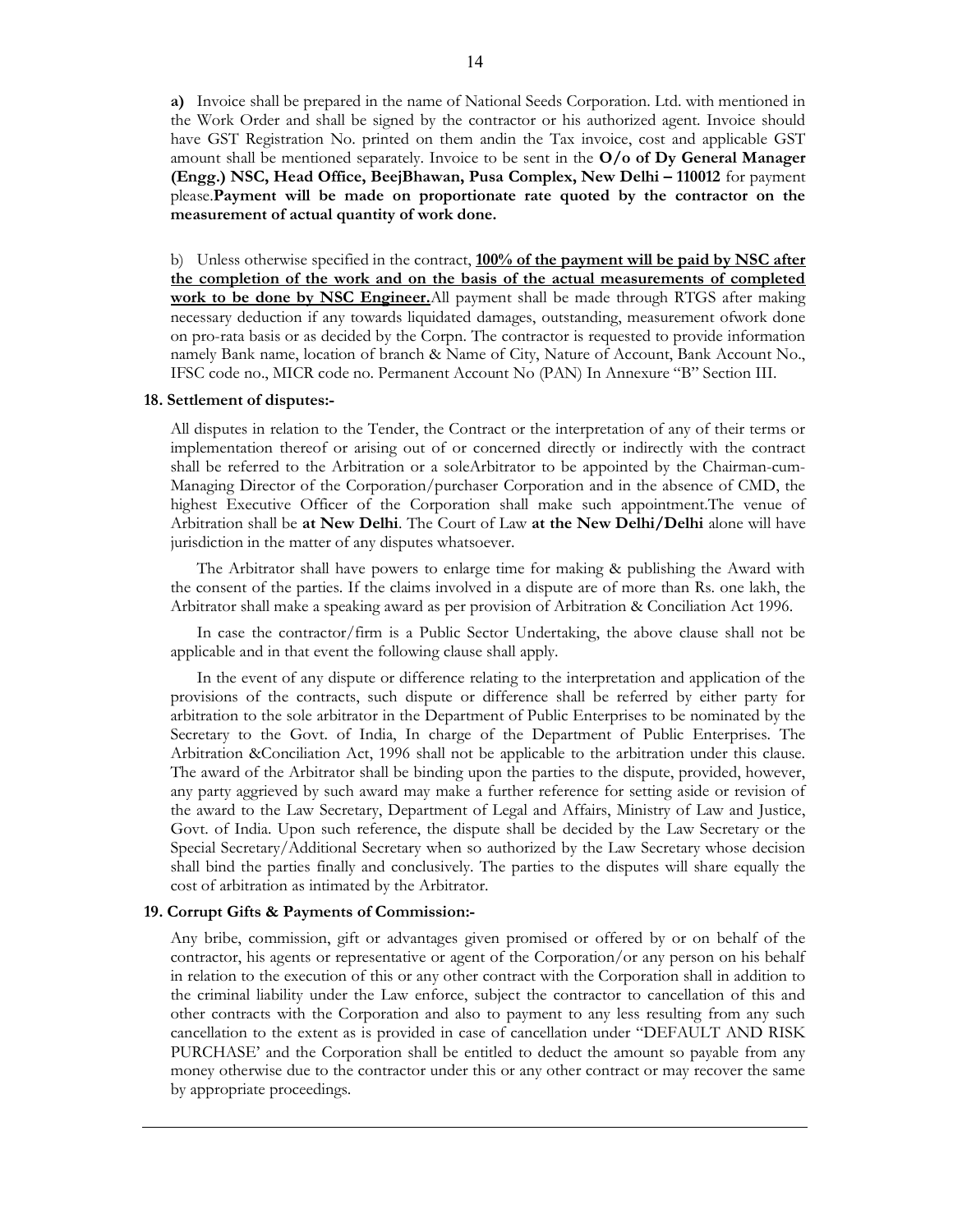## SECTION – III

## TENDER FORM

## To **FROM**

| Dy General Manager (Engg.),      |  |
|----------------------------------|--|
| National Seeds Corporation Ltd., |  |
| BeejBhawan, Pusa Complex,        |  |
| New Delhi-110012                 |  |

| ×            | PU 1 |
|--------------|------|
| I<br>v.<br>٠ |      |
|              | ۰.   |

- i) I/We **I** have read the tender documents as issued by National Seeds Corporation Ltd., (hereinafter called Corporation) and hereby agree to abide by the said instructions, terms and conditions contained therein.
- ii) I/We also agree to keep the offer contained in the tender open for acceptance for a period of 90 days from the date fixed for opening the same.
- $I/W$ e also agree to extend the validity of this tender for a further period of six months from the date of placing the initial order to repeat the order on same rates, terms and conditions for any additional quantities up to 50% likely to be required during this period.
- iv) I/We offer to execute the work as per the specifications of the tender herewith at the rates quoted by me/us and hereby bind myself/ourselves to complete the civil work for removal of unserviceable ducts and repair works along with white washing and colour washing in finance sectionwithin a period as specified in the contract order.
- v) E-challan/receipt for online payment towards the earnest money deposited to be enclosed.

#### OR

- a) We are Small Scale industry registered with NSIC under ministry of MSME registered for item \_\_\_\_\_\_\_\_\_ under single point registration scheme after 30.6.81 (photocopy of the Registration Certificate is enclosed). Our Registration No. is \_\_\_\_\_\_\_\_\_\_\_\_\_\_\_\_\_
- vi) The full value of the earnest money shall stand forfeited without prejudice to any other rights or remedies if:
	- (a) I/we withdraw the offer before a final decision of the tender is taken, provided that such a withdrawal is made within 90 days from the opening date of tender.
	- (b) I/we do not execute the contract agreement& / Composite Bank Guarantee within the stipulated period after acceptance of my/our tender will be known to me/us.
- vii) I/We also understand that until a formal agreement is prepared and executed, acceptance on this tender shall constitute a binding contract between us subject to modifications as may be mutually agreed to between us and indicated in the letter of acceptance of my/our offer for this work. Valid on \_
- viii) I/we have read the arbitration clause in Section-I & II of Part 'B' of tender document, relating to instructions to tenderers and general conditions of the contract and I/we hereby agree that any dispute of whatsoever nature that may arise in connection with this tender shall be decided under these agreement clauses.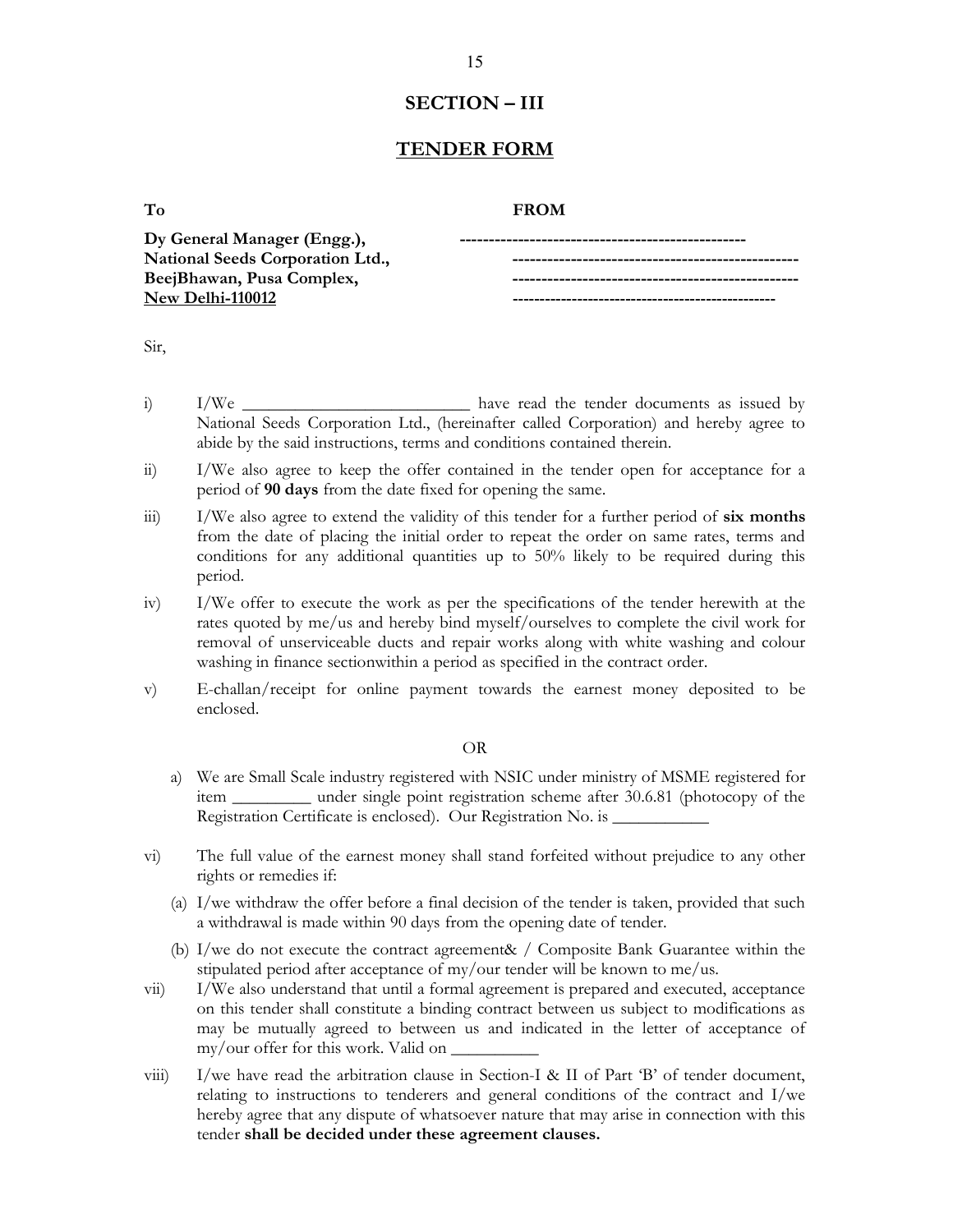- ix) This tender is being submitted at New Delhi and will be opened and decided at New Delhi and it is agreed that Civil Courts at Delhi/New Delhi alone will have jurisdiction to deal with any legal proceeding that may arise in connection with this tender or subsequently.
- x) Income tax PAN No:- (a copy is enclosed herewith)
- xi) GST Registration No: (a copy is enclosed herewith).
- xii) Company profile as per prescribed Performa given in Annexure 'B' & of Section III of Part 'B' of the tender document and duly signed & stamped work specifications for terms and conditions of contained in the Tender document is attached.
- xiii) Rates are quoted in the prescribed format given in Annexure "A" of Section III of Part 'B' of tender document.
- xiv) I/We have read and understand that my/our financial bid shall be opened only if bid found qualified based on technical & commercial bid and the firm is found suitable during spot verification by NSC's Officers or any third party deputed by NSC.
- xv) I/We have read and understand the specification for the items and the terms and conditions contained in the tender document and agree to which by the same and against which the bids are submitted.

Signature: ------------------------------

Place: - Name Of Authorized Signatory: -----------------------

SEAL

Date:-.

| E-mail Id: | ----------------------------------   |  |
|------------|--------------------------------------|--|
|            |                                      |  |
|            |                                      |  |
|            |                                      |  |
|            |                                      |  |
|            |                                      |  |
|            | ------------------------------------ |  |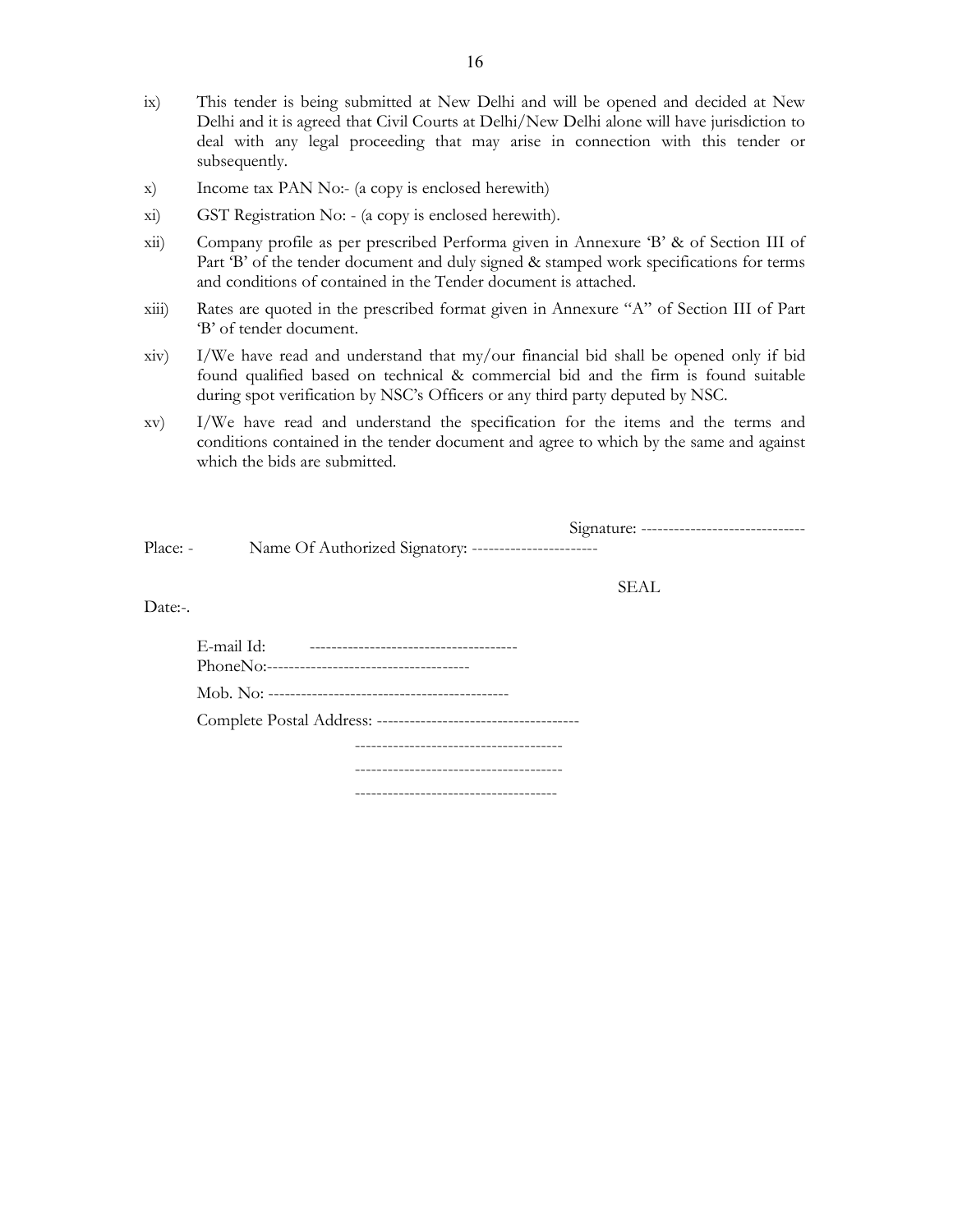## SECTION - III

Annexure-A

## FORM FOR PRICEBID

| <b>FROM</b><br>______ |
|-----------------------|
|                       |

| DyGeneral Manager(Engg.),        |  |
|----------------------------------|--|
| National Seeds Corporation Ltd., |  |
| BeejBhawan, Pusa Complex,        |  |
| New Delhi-110012                 |  |

Sir,

 We have examined the prescribed work specification and read the terms & conditions of Tender No \_\_\_\_\_\_ for the work namely removal of unoperational ducts and white washing works in the Finance Division at NSC BeejBhawan, our rates for the aforesaid units according to the specification, terms & conditions are as under:

|                | <b>NATIONAL SEEDS CORPORATION LIMITED</b>                                                                                                                                                                                                          |             |        |             |              |  |  |
|----------------|----------------------------------------------------------------------------------------------------------------------------------------------------------------------------------------------------------------------------------------------------|-------------|--------|-------------|--------------|--|--|
|                | G-Schedule for removal of unoperational ducts and white washing works in the Finance Division<br>at Ground Floor of NSC BeejBhawan.                                                                                                                |             |        |             |              |  |  |
| S.No.          | <b>PARTICULARS</b>                                                                                                                                                                                                                                 | <b>UNIT</b> | QTY.   | <b>RATE</b> | <b>TOTAL</b> |  |  |
| $\mathbf{1}$   | Dismantling wooden boardings in lining<br>of walls and partitions, excluding<br>supporting members but including<br>stacking within 50metres lead: 15.39.1<br>Up to 10 mm thick                                                                    | Sqm         | 65.48  | 44.90       | 2940.05      |  |  |
| $\overline{2}$ | Dismantling roofing including ridges,<br>hips, valleys and gutters etc.,<br>and stacking the material within 50<br>metres lead of:<br>15.28.1 G.S. Sheet                                                                                           | Sqm         | 65.48  | 121.90      | 7982.01      |  |  |
| 3              | Welder job for window (Fitter grade 1)<br>01 days (Code no 0116)                                                                                                                                                                                   | Per Day     | 6.00   | 738.00      | 4428.00      |  |  |
| $\overline{4}$ | Labour job for shifting of ducts (Coolie)<br>(Code no 0115)                                                                                                                                                                                        | Per Day     | 8.00   | 558.00      | 4464.00      |  |  |
| 5              | Repair of main door through arranging<br>carpenter from local market including<br>labour charges and all accessories (NS<br>Item)                                                                                                                  | $1$ Job     | 1.00   | 6500.00     | 6500.00      |  |  |
| 6              | Removing dry or oil bound distemper,<br>water proofing cement paint<br>and the like by scrapping, sand<br>papering and preparing the surface<br>smooth including necessary repairs to<br>scratches etc. complete. Code no 13.91<br><b>DSR 2018</b> | Sq.mtr      | 457.77 | 18.25       | 8354.34      |  |  |
| $\overline{7}$ | Distempering with oil bound washable<br>distemper of approved brand<br>and manufacture to give an even shade<br>13.89 Old work (one or more coats)<br><b>DSR 2018</b>                                                                              | Sq.mtr      | 457.77 | 49.55       | 22682.60     |  |  |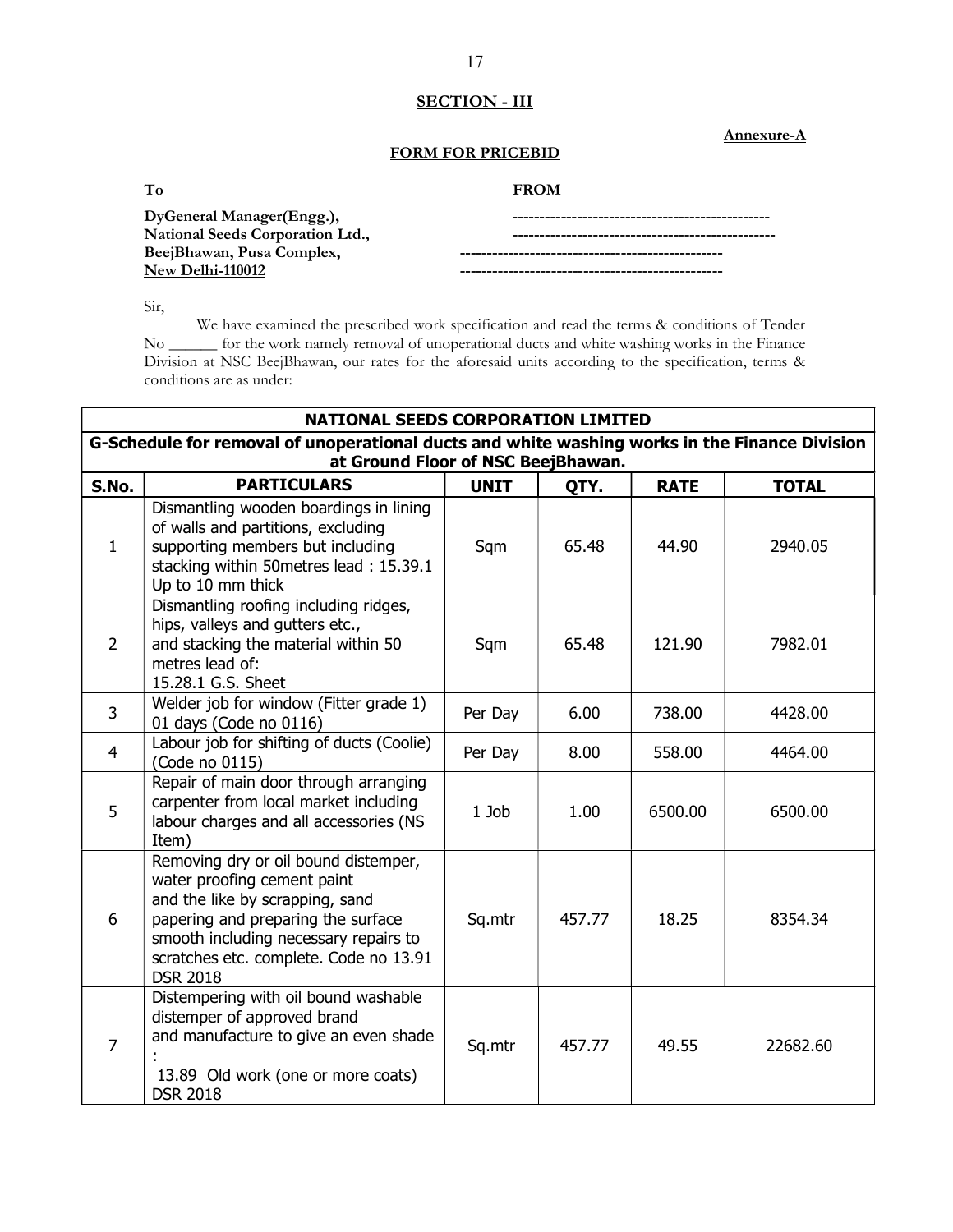| 8  | Applying priming coat:<br>13.50.1 With ready mixed pink or Grey<br>primer of approved brand<br>and manufacture on wood work (hard<br>and soft wood), DSR 2018                                                                                                                                             | Sq.mtr  | 162.58 | 57.05   | 9275.33  |
|----|-----------------------------------------------------------------------------------------------------------------------------------------------------------------------------------------------------------------------------------------------------------------------------------------------------------|---------|--------|---------|----------|
| 9  | Painting with synthetic enamel paint of<br>approved brand and<br>manufacture of required colour to give<br>an even shade:<br>13.99.1 One or more coats on old work,<br><b>DSR 2018</b>                                                                                                                    | Sq.mtr  | 340.32 | 79.95   | 27208.18 |
| 10 | Brick work with common burnt clay<br>machine moulded perforated bricks of<br>class designation 12.5 conforming to<br>IS: 2222 in superstructure above plinth<br>level up to floor five level in cement<br>mortar 1:6 (1 cement : 6 coarse sand) :<br>6.3.1 With F.P.S.(non modular) bricks<br>(DSR, 2018) | Cum     | 1.20   | 7722.65 | 9267.18  |
| 11 | Providing and applying plaster of paris<br>putty of 2 mm thickness over plastered<br>surface to prepare the surface even<br>and smooth complete. Code No. 13.26<br>(DSR, 2018)                                                                                                                            | Sq.mtr  | 152.59 | 196.70  | 30014.58 |
| 12 | 12 mm cement plaster of mix: 13.4.2<br>1:6 (1 cement: 6 coarse sand)                                                                                                                                                                                                                                      | Sq.mtr  | 23.88  | 263.55  | 6293.57  |
| 13 | Steel reinforcement for R.C.C. work<br>including straightening, cutting,<br>bending, placing in position and binding<br>all complete above plinth level. 5.22A.6<br>Thermo-Mechanically Treated bars of<br>grade Fe-500D or more.                                                                         | Kg      | 50.00  | 83.50   | 4175.00  |
| 14 | Providing and laying in position cement<br>concrete of specified grade excluding<br>the cost of centering and shuttering -<br>All work up to plinth level: 4.1.3, 1:2:4<br>(1 cement : 2 coarse sand (zone-III) :<br>4 graded stone<br>aggregate 20 mm nominal size).                                     | Cum     | 0.36   | 6788.60 | 2443.90  |
| 15 | Spray painting on the following existing<br>electrical items,<br>Ceiling fans including down rods,<br>canopy, and Tube lights including down<br>rods. Complete in all respect as per<br>directions of Engineer in charge (NS<br>Item)                                                                     | $1$ Job | 1.00   | 7500.00 | 7500.00  |
| 16 | Removing of existing hylum sheets,<br>dismantling of electrical connections<br>complete as required. (NS Item)                                                                                                                                                                                            | 1 Job   | 1.00   | 250.00  | 250.00   |
| 17 | Supplying and fixing following piano<br>type switch/ socket on the<br>existing switch box/ cover including<br>connections etc. as<br>required.                                                                                                                                                            |         |        |         |          |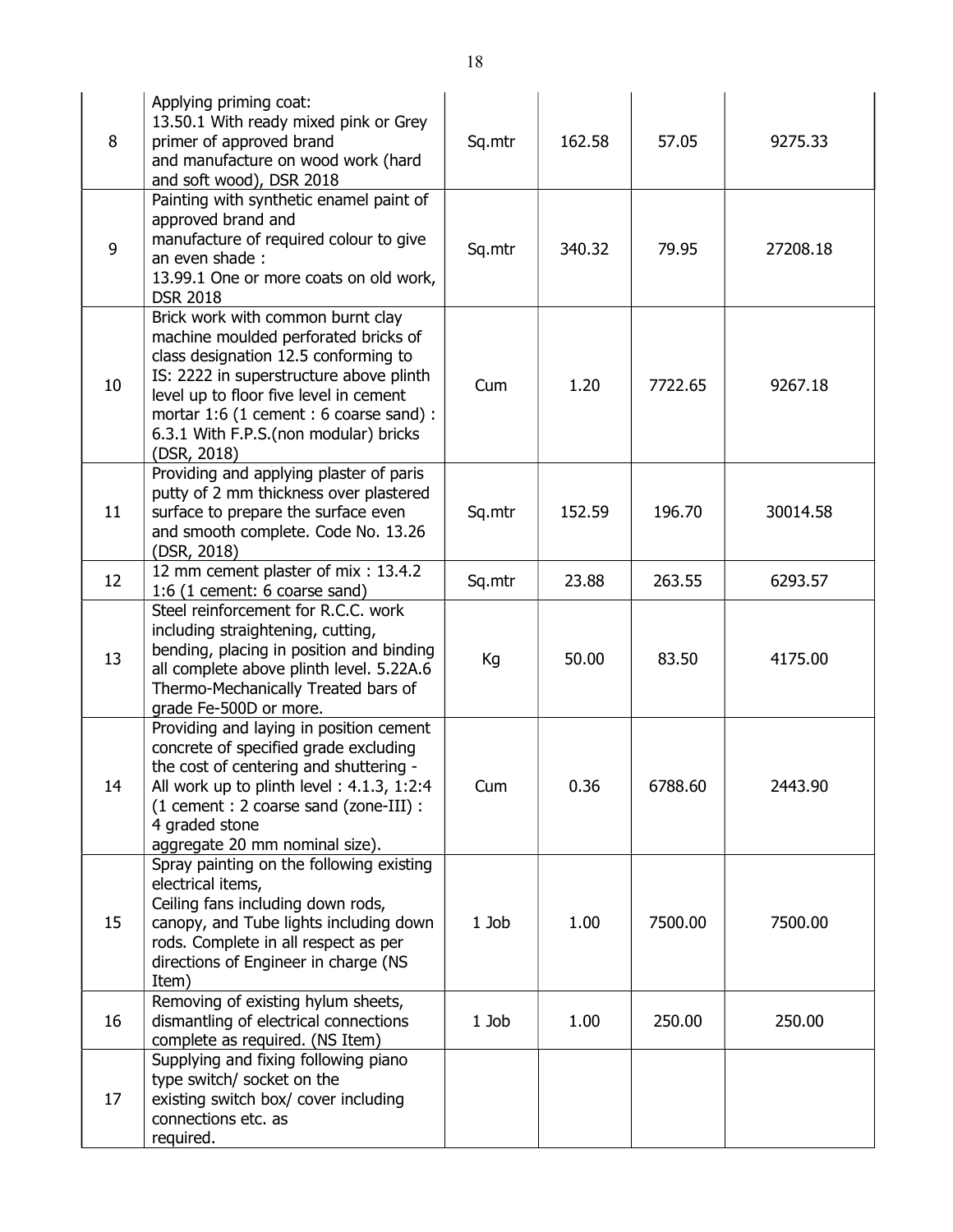| 18                                                                                                              | 1.23.1    | 5/6 amps switch                                                                                                                                            | Nos        | 40.00 | 45.00        | 1800.00   |
|-----------------------------------------------------------------------------------------------------------------|-----------|------------------------------------------------------------------------------------------------------------------------------------------------------------|------------|-------|--------------|-----------|
| 19                                                                                                              | 1.23.4    | 3 pin 5/6 A socket outlet                                                                                                                                  | Nos        | 6.00  | 58.00        | 348.00    |
| 20                                                                                                              | 1.23.5    | 6 pin 15/16 A socket outlet                                                                                                                                | <b>Nos</b> | 6.00  | 128.00       | 768.00    |
| 21                                                                                                              | 1.23.3    | 15/16 A switch                                                                                                                                             | Nos        | 6.00  | 110.00       | 660.00    |
| 22                                                                                                              | (NS Item) | Supplying and fixing of BackliteHylum<br>sheet 3 mm thick with housing of<br>switches, sockets, complete work as<br>required on existing boards. 15"X21"   | <b>Nos</b> | 4.00  | 200.00       | 800.00    |
| 23                                                                                                              | Item)     | Supplying and fixing of BackliteHylum<br>sheet 3 mm thick with housing of<br>switches, sockets, complete work as<br>required on existing boards. 8"X5" (NS | <b>Nos</b> | 4.00  | 75.00        | 300.00    |
|                                                                                                                 |           |                                                                                                                                                            |            |       | <b>Total</b> | 158454.76 |
| Contingency charges 3%<br>4753.64                                                                               |           |                                                                                                                                                            |            |       |              |           |
| <b>Grand Total</b><br>163208.40                                                                                 |           |                                                                                                                                                            |            |       |              |           |
| Note:<br>1) The rate quoted by the contractor should be inclusive of GST, TDS and all type of government taxes. |           |                                                                                                                                                            |            |       |              |           |
| 2) The above rates are taken from Civil DSR 2018, Electrical DSR and Market rate for Non-schedule items.        |           |                                                                                                                                                            |            |       |              |           |

3) If, any additional item to be executed other than the estimated quantity at the time of execution against drawing and design approved by the competent authority payment to the contractor would be made on the basis of the proportionate rate quoted by him.

4) Quantity of work may get increased or decreased as per the requirement of NSC and actual measurements.

The rate quoted by the contractor are \_\_\_\_\_\_\_\_\_\_\_\_% above the Tender amount.

Or

The rate quoted by the conractor are \_\_\_\_\_\_\_\_\_\_\_\_\_% below the Tender amount.

We agree to the terms and conditions specified in the tender no ……….. It is certified that the price quoted is reasonable and not higher than the price usually charged for the same nature to the other puchasers.

| Thanking you, |                  |
|---------------|------------------|
|               | Signature:       |
|               |                  |
|               |                  |
|               |                  |
|               |                  |
|               | Phone No: $\sim$ |
|               | $M$ obile $N$ o  |

Mobile No. \_\_\_\_\_\_\_\_\_\_\_\_\_\_\_\_\_\_\_\_\_ SEAL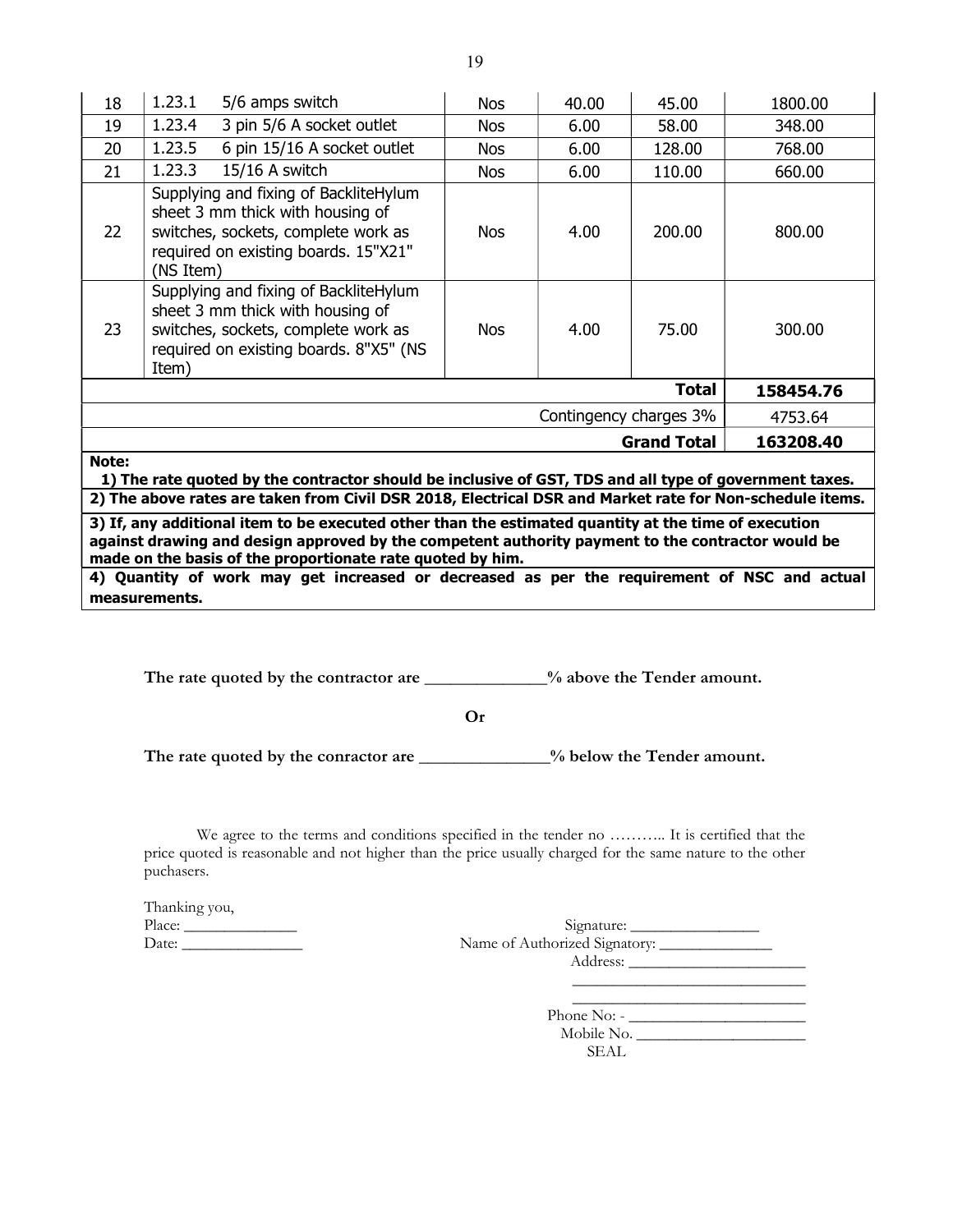## **SECTION - III**

Annexure-B

## FORM FOR TECHNICAL BID

| To | <b>FROM</b><br>_____ |
|----|----------------------|
|----|----------------------|

| DyGeneral Manager(Engg.),        |  |
|----------------------------------|--|
| National Seeds Corporation Ltd., |  |
| BeejBhawan, Pusa Complex,        |  |
| New Delhi-110012                 |  |

Sir,

Profile of our proprietorship/contractor/party/firmis as under:

## 1. Particulars of the company/firm where registered:-

| Name of the company with<br>full address, contact<br>number and e mail | Type of the firm i.e prop./<br>pvt. Ltd./ Ltd. etc. with its<br>registration no. | Name and contact no. of<br>Prop./ partners/ Directors<br>etc |
|------------------------------------------------------------------------|----------------------------------------------------------------------------------|--------------------------------------------------------------|
|                                                                        |                                                                                  |                                                              |
|                                                                        |                                                                                  |                                                              |

## \*Attach the necessary valid document in support of above.

2. Orders of similar works items executed as prime contractor to Government Deptt/reputed private organization on quoted/similar model over the last seven years.

| Year | Name &     | Work     | Work  | Value  | Stipulated period | Actual date of | Remarks       |
|------|------------|----------|-------|--------|-------------------|----------------|---------------|
|      | Address of | executed | Order | (Rs.in | of completion of  | work           | explaining    |
|      | Purchaser  |          | No. & | lakhs) | the work          | completion     | reasons for   |
|      |            |          | Date  |        |                   |                | delay if any. |
|      |            |          |       |        |                   |                |               |
|      |            |          |       |        |                   |                |               |
|      |            |          |       |        |                   |                |               |
|      |            |          |       |        |                   |                |               |

\*Attach copies of Work Orders along with proof of completion.

3.Information regarding Bid Capacity (Orders in hand to be executed,under execution for next 3 months and spare able capacity) as on the date of this bid.

#### 4.Availability of infrastructure

| Name of Building | Size $(Sq, m)$ | <b>Annual Profit/loss</b><br>(Rs. In Crore) |
|------------------|----------------|---------------------------------------------|
|                  |                |                                             |

#### 5.Availability of Equipment

| Item of Equipment | Available no. and<br>capacity | Owned/leased/<br>to be procured | Age/<br>condition | Remarks |
|-------------------|-------------------------------|---------------------------------|-------------------|---------|
|                   |                               |                                 |                   |         |

## 6.Availability of Personnel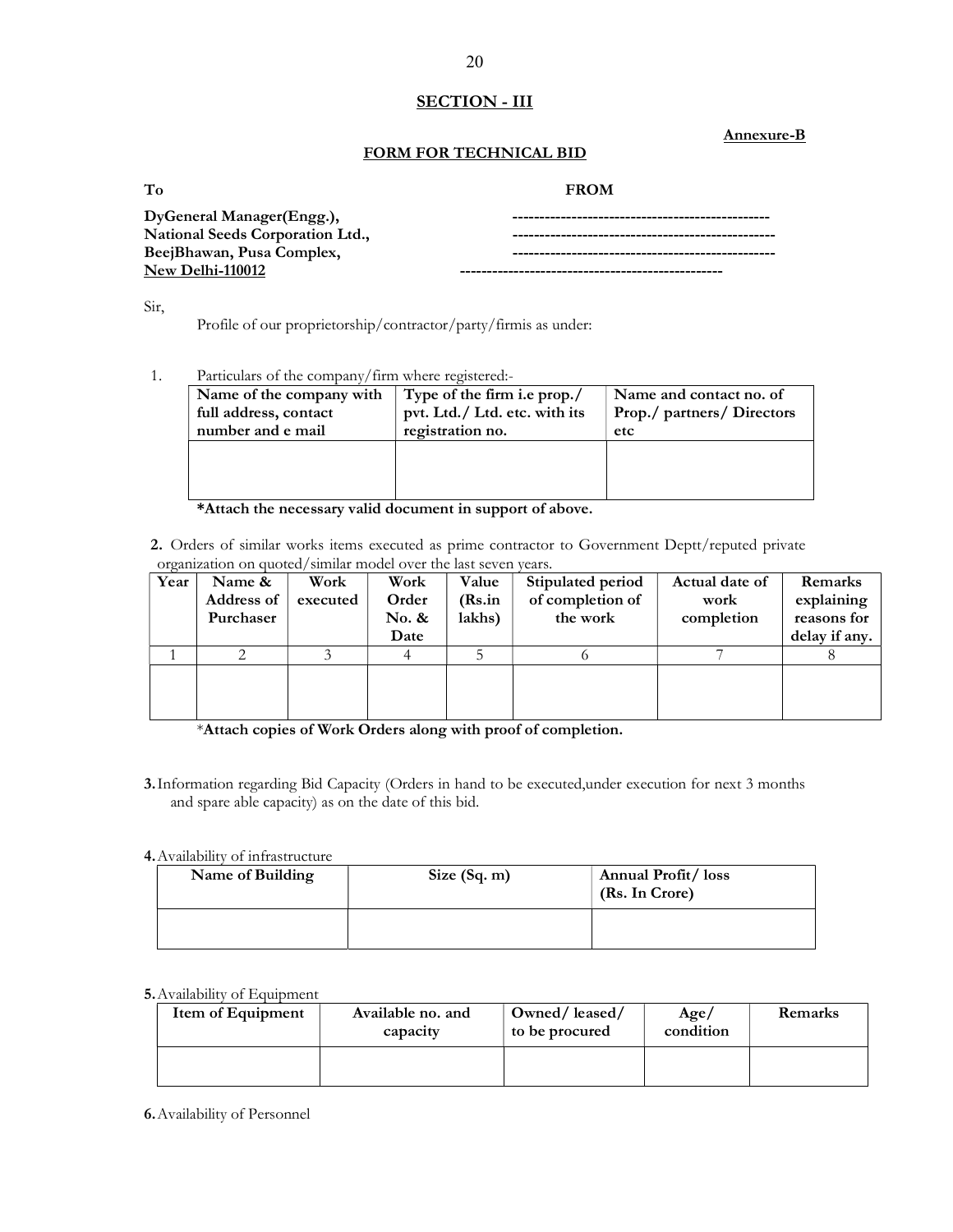| <b>Type of Employee</b> | No. | Qualification | Experience |
|-------------------------|-----|---------------|------------|
|                         |     |               |            |

7.Qualification and experience of key personnel proposed for administration and execution of the contract. Attach biographical data

| Position | Name | Qualification | Experience in the<br>proposed<br>position | Contact no. |
|----------|------|---------------|-------------------------------------------|-------------|
|          |      |               |                                           |             |

8.Financial statement including Annual report: (i.e. Balance sheet and profit & loss account) duly signed by Statutory Auditor of last 3 years along with copies:

| Financial year | <b>Annual Turnover</b><br>(Rs. In Lakhs) | Annual Profit/loss<br>(Rs. In Lakhs) | Remarks |
|----------------|------------------------------------------|--------------------------------------|---------|
|                |                                          |                                      |         |

## 9.Registration:

| <b>GST Registration No.</b> |
|-----------------------------|
|                             |

## 10. Income tax Details:-

| PAN No | <b>Returns for Last Two Years (attached)</b> |                  |
|--------|----------------------------------------------|------------------|
|        | Year                                         | $\mathbf{C}$ ODV |
|        |                                              |                  |

## 11. EMD :-

| Ð<br>$\sim$<br>07 | $\sim$<br>NО.<br>. <i>.</i> . <b>. .</b> .<br>----- |  |
|-------------------|-----------------------------------------------------|--|
|                   |                                                     |  |

#### 12. Particular of Banker:-

| Name and<br>address of<br><b>Banker</b> | <b>Type of Account</b> | Account No. | <b>IFSC Code</b> | <b>MICR Code</b> |
|-----------------------------------------|------------------------|-------------|------------------|------------------|
|                                         |                        |             |                  |                  |

## 13. MSMEs' registration details (NSIC registered unit):

| Registration | οf<br>Category | Validity | Registered | Quantitative | <b>Monetary Limit</b> |
|--------------|----------------|----------|------------|--------------|-----------------------|
| No.          | Firm           | Period   | Item/Items | Capacity     |                       |
|              | General/SC/ST  |          |            |              |                       |
|              |                |          |            |              |                       |
|              |                |          |            |              |                       |
|              |                |          |            |              |                       |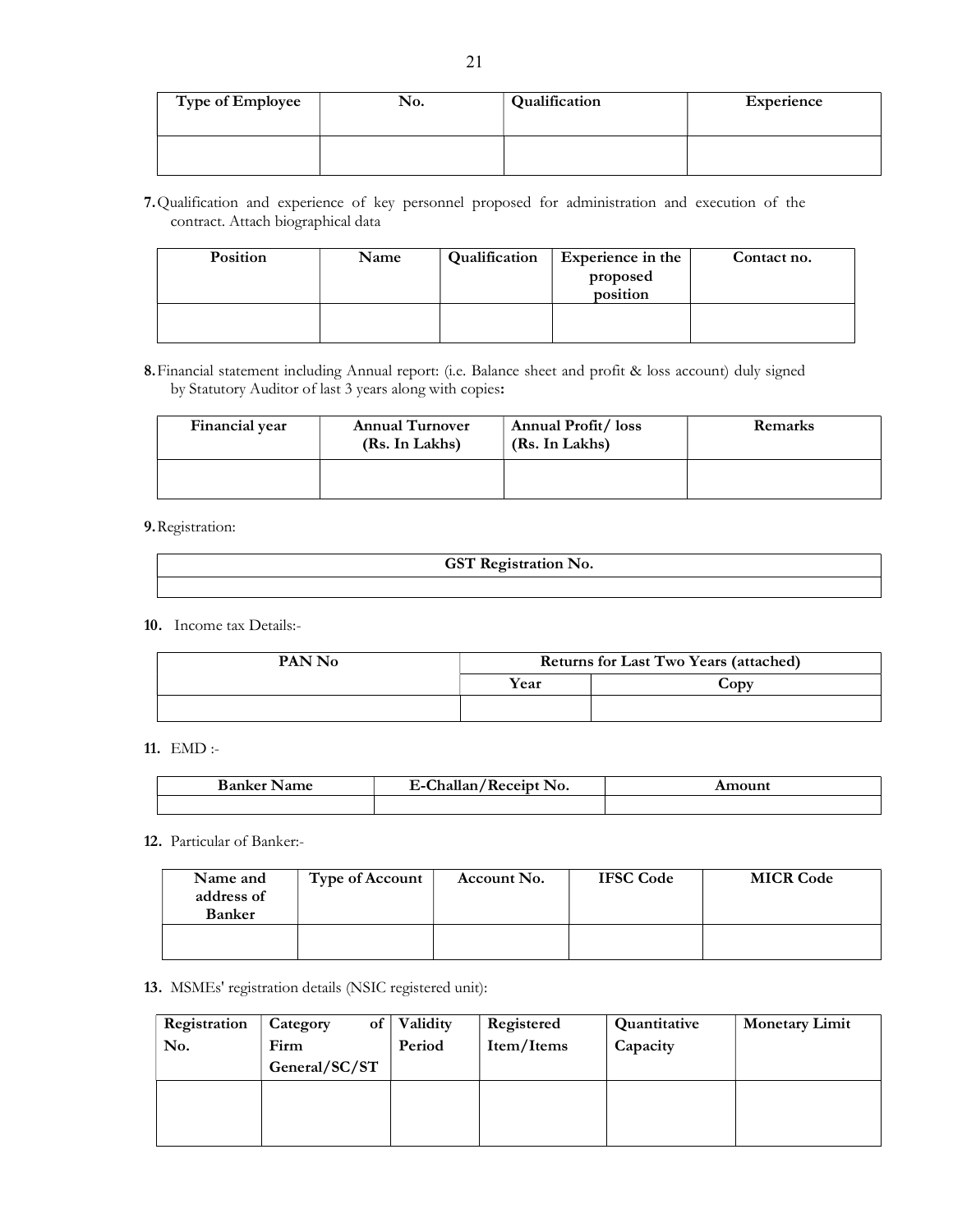14. Information on litigation history in which the Bidder is involved.

| Other party(ies) | Employer | Cause of<br>dispute | Amount | Remarks involved showing present status |
|------------------|----------|---------------------|--------|-----------------------------------------|
|                  |          |                     |        |                                         |
|                  |          |                     |        |                                         |

15. A undertaking on Rs 100, Non judicial stamp paper stating that thefirm is not black listed by any Govt. Department/Institution/Public Enterprises/Undertaking and no arbitration case is lying pending with this office as on date as per Performa attached in annexure B-1.

I hereby certify that all the information mentioned above are true and in case any information is found to be incorrect, my bid may be treated as rejected by NSC management.

Thanking you,

| Stamp of the Company |  |
|----------------------|--|
| Signature:           |  |

| Place: -<br>Date:-. |                      |  |
|---------------------|----------------------|--|
|                     | Phone No.:           |  |
|                     | $\mathbf{Mob. No.}:$ |  |
|                     |                      |  |

Note: - (All particulars are to be filled properly & correctly if required extra sheet can be attached).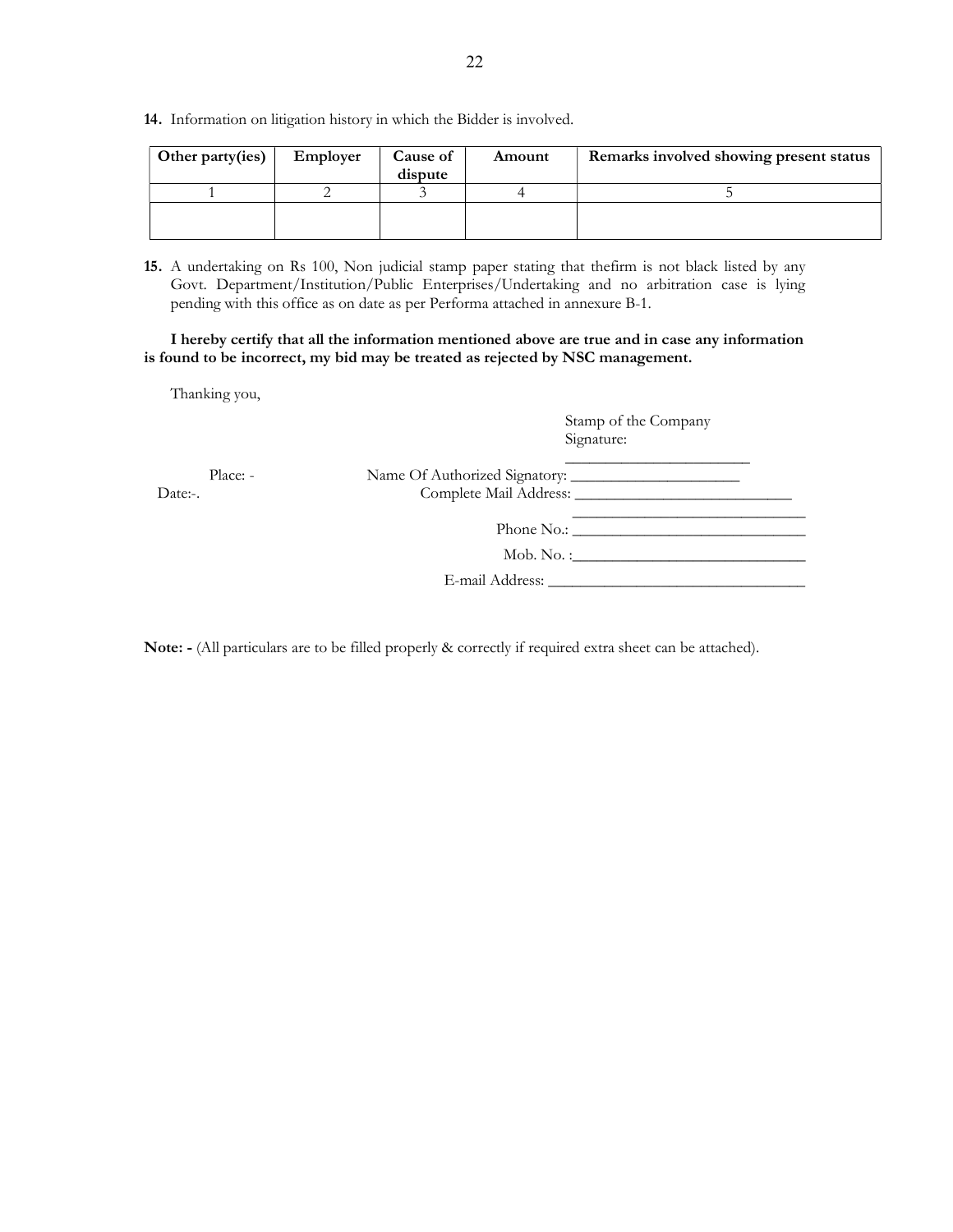## SECTION - III

Annexure-B-1

## Affidavit Certificate

 $I$  /We $\qquad$  (Name, Designation and Address) hereby declaring that my firm/Company has not been black-listed by any of the Govt. Department/ Organization /PSUs /Institution etc , where I /We had completed the work during the last\_\_\_\_\_\_\_\_\_\_\_\_\_\_\_\_\_\_\_\_\_\_\_\_\_ years and no arbitration case is pending.

> Signature of Authorized signatory ----------------- Name\_\_\_\_\_\_\_\_\_\_\_\_\_\_\_\_\_\_

> > Designation \_\_\_\_\_\_\_\_\_\_\_\_\_\_\_\_

Name of the Firm/Company \_\_\_\_\_\_\_\_\_\_\_\_\_\_

Full address \_\_\_\_\_\_\_\_\_\_\_\_\_\_\_\_\_\_

\_\_\_\_\_\_\_\_\_\_\_\_\_\_\_\_\_\_

Rubber stamp\_\_\_\_\_\_\_\_\_\_\_\_\_\_\_\_\_

Place: \_\_\_\_\_\_\_\_\_\_\_\_\_\_\_\_

Dated: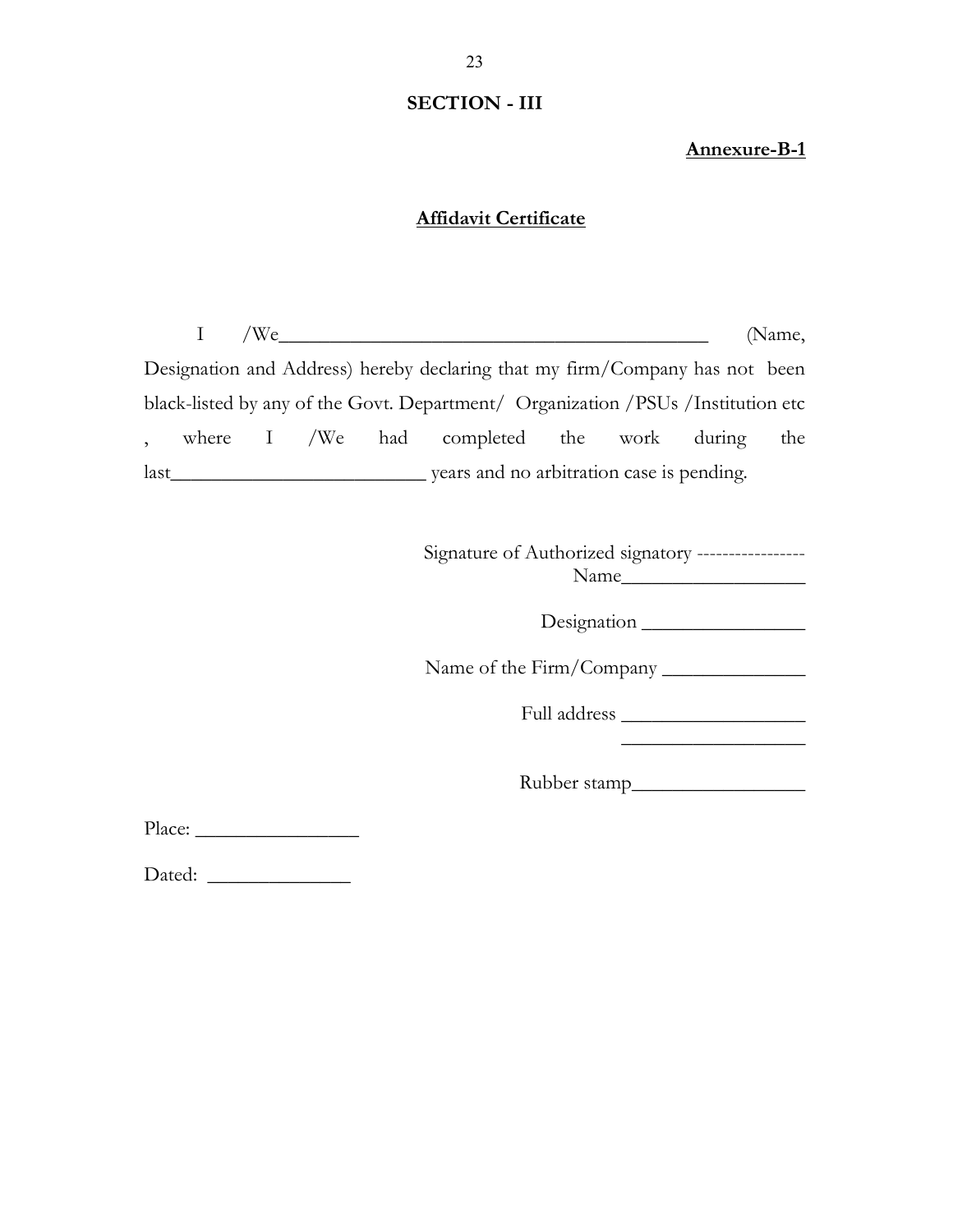## Check list of enclosures for Technical Bids:

- 1. EMD & Tender fees (Demand Draft enclosed with technical bid)
- 2. Certificate of registration of the firm, if any.
- 3. Partnership Deed if Partnership firm.
- 4. An affidavit of ownership of proprietary firm/sole traders.
- 5. A copy of PAN No & Income-tax Return for the current year & previous two years.
- 6. Copy of GST Registration No.
- 7. Completion certificate for work done with similar nature or any civil work.
- 8. Affidavit certificate that not blacklisted and no arbitration case pending in this office.
- 9. MSME registered with NSIC, other Authorities Certificate with proper validity for quoted item.
- 10. Other document if any in support of the tender.
- 11. Evidence of access to financial resources.

Note: - In the absence of any of the above documents, tender may be considered for rejection.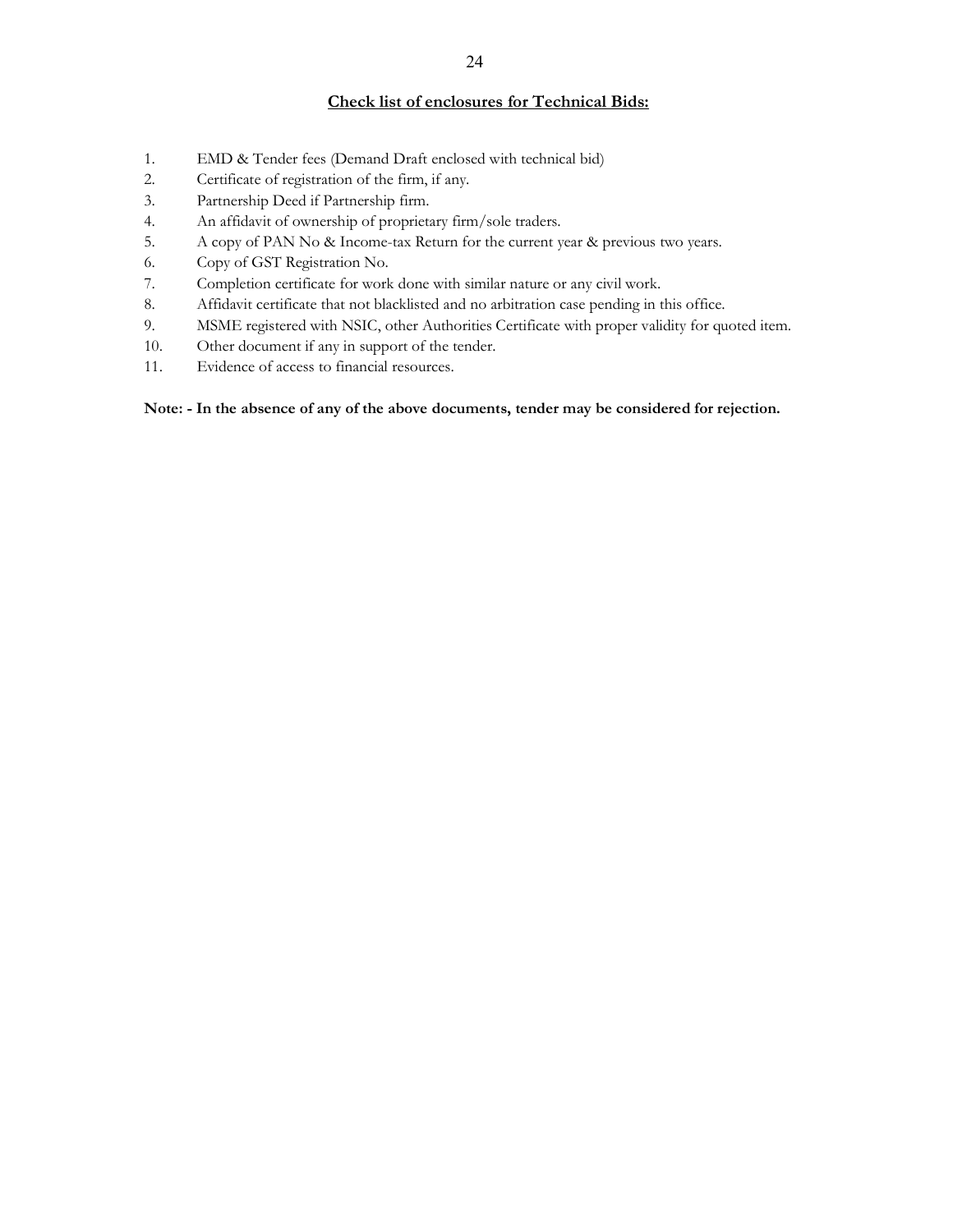#### SECTION – V

## AGREEMENT FORM

## AGREEMENT NO…………………………………..

 This agreement is made on this ……………………..between the National Seeds Corporation Ltd., A Government of India Company, incorporated under the Companies Act 1956 and having its registered office at BeejBhawan, Pusa Complex, New Delhi-110012 and (hereinafter called the 'Corporation' which expression shall unless excluded by or repugnant to the context, be deemed to include its successors and assigns) of the first part and M/s…………………………… (Hereinafter called the 'Contractor' which expression shall include unless excluded by or repugnant to the context, be deemed to its successors and assigns) of the second part.

WHEREAS the 'Corporation' with the intention of executing Removal of unserviceable ducts and repair works along with white washing and colour washing in finance sectioninvited offers vide Tender No…………………. its own behalf (hereinafter called the 'Purchaser')

 AND WHEREAS the contractor submitted their tender No…………………and upon consideration of the tender and after due deliberations, the Corporation placed Work Order No……………………dated……………………… with contractor, for the execution of Removal of unserviceable ducts and repair works along with white washing and colour washing in finance sectionas per specifications, quantities and number mentioned in schedule of this agreement and in work order no…………………. dated…………………………..

 AND WHEREAS the Corporation and the contractor have agreed to all the terms & conditions as contained in Section-II of Part 'B' of the tender document for Tender No………………… which shall form part of this agreement.

#### **Settlement of Disputes:**

 All disputes and or differences in relation the tender, the contract of the interpretation of any of their terms of implementation hereof or arising out of or concerned directly or indirectly with the contract shall be referred to the arbitration of a single Arbitrator to be appointed by the Chairman cum Managing Director of the Corporation and in the absence of CMD, the highest Executive Officer of the Corporation shall make such appointment. The venue of Arbitration shall be at New Delhi. The Court of Law at New Delhi/Delhi alone will have jurisdiction in the matter of any disputes whatsoever. The arbitrator shall have power to enlarge time for making and publishing the award with the consent of the parties. The parties will have no objection to the appointment of the Arbitrator on the ground that such arbitrator had dealt with the matter at any earlier stage. If the claims involved in a dispute are of more than Rs.one lakh, the arbitrator shall make a speaking award.

In the event of any dispute or difference relating to the interpretation and application of the provisions of the contracts, such dispute or difference shall be referred by either party for